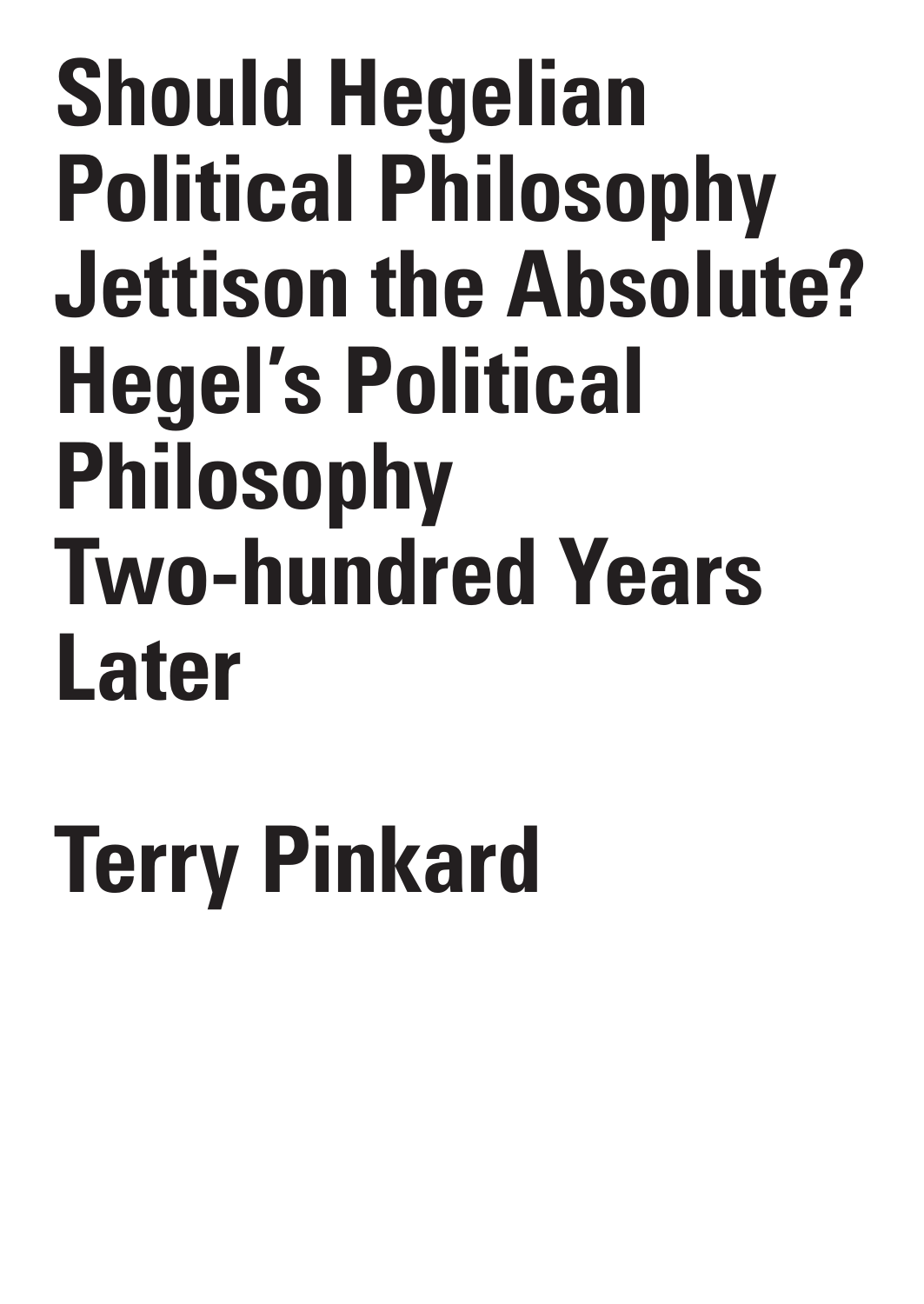**Abstract:** Since Hegel's own day, critics have claimed that Hegel's insistence on having the absolute as the linchpin of his system was the system's undoing. Habermas has argued that any such system with an absolute will go wrong, and that any attempt to rid Hegel of an absolute or water it down will only decapitate Hegel and render his systematic claims useless. Against this, it is here argued that not only is Hegel's system fundamentally anti-conservative, it attempts to establish the baselines of any social and political setup much meet to show it is aimed at the actualization of equal, maximal freedom. This has to do with Hegel's conceptions of self-conscious life and his way of combining the "I" with the "We" that preserves the determinateness of each side without collapsing the one into the other. Hegel's conception of a moral ethos (*Sittlichkeit*) is supposed to provide the concrete institutions in which freedom can be actualized, but it is here argued that Hegel' attempt fails for reasons that point forward to how a Hegelian system that still incorporates the "absolute" must go forward.

**Keywords**: dialectic, forms of life, Habermas, Hegel, I and We, Kant, moral ethos, political philosophy, political theory, *Sittlichkeit*

### **I: Hegel's disputed legacy**

Hegel's legacy in political theory was contested even before it was a legacy. Almost immediately after the publication of the *Rechtsphilosophie* in 1820, Hegel's political philosophy was accused of being obscurantist and conservative if not downright reactionary. Wilhelm Traugott Krug (Kant's successor at Königsberg, and the person whom Hegel had in Jena once attacked for Krug's demand that Schelling "deduce" his pen) sniffed that he could see no discernible difference between the citizen of the Hegelian state and the subject of a despotic sultan.1 Hegel's onetime close friend and later opponent, Heinrich Paulus, dismissed the book as an arrogant and obscurantist misuse of language and a potential support for monarchical despotism that simply ignored without cause all the republican alternatives.<sup>2</sup>That Hegel became the official philosopher of the Prussian state (a claim made by Rudolf Haym) was taken as authoritative for a long time. In French philosophy after Alexandre Kojève's famous courses on the *Phenomenology* in the 1930's, it became fashionable to look at the author of the *Phenomenology of Spirit* with its edgy dialectic of consciousness and self-consciousness, the sheer brio of its account of history, and its affinity with existentialist ideas as the real Hegel and thus

1 See Hegel and Hoffmeister 1961, III, notes to #579, p. 430.

2 Riedel 1975, pp. 53-66.

& C R I T  $\mathbf{I}$  $\Omega$ U E / Volume 8

Issue 2

C R I S I S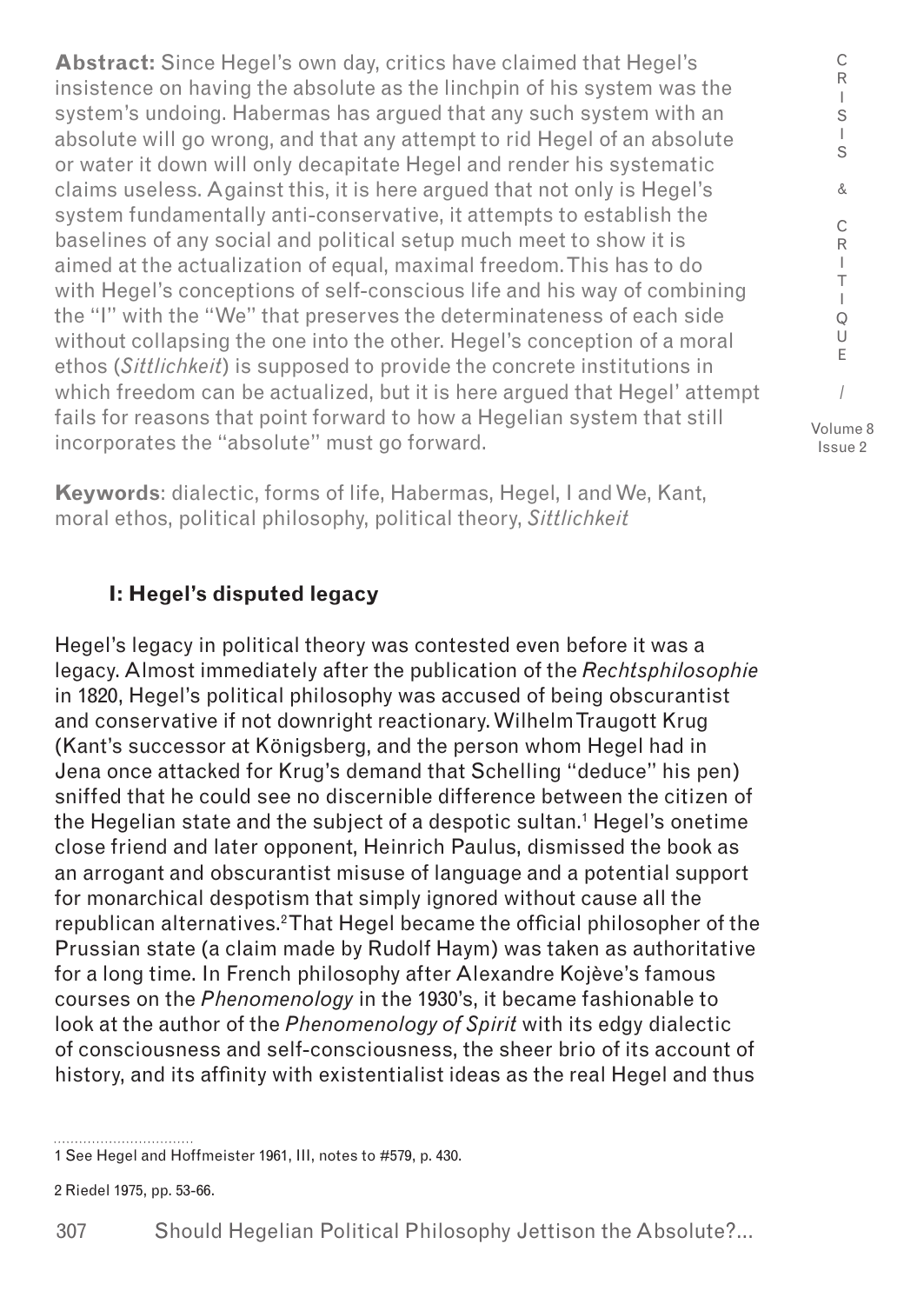to see the *Philosophy of Right* as the expression of a thinker turned stonily conservative in his older self. In more recent times, whatever positive use the *Philosophy of Right* might have has been seen to lie in the the emphasis on the account of struggles for recognition that have more to do with the *Phenomenology's* program.3

Behind all these criticisms lies the view that to the extent that Hegel's legacy depends on his embrace of the necessity of "the absolute," Hegel's legacy in political theory at least remains troubled. Jürgen Habermas, for example, has consistently argued that although there are many independent items in Hegel's system worthy of further independent development on their own, his deeper commitment to some kind of "absolute" nonetheless has various authoritarian and antidemocratic implications that are not mere prejudices of his own time but which follow from the reliance on the "absolute." On that view, Hegel is best read for insights later worked out to better effect by others, not for his systemic ambitions. In particular, the Hegelian emphasis on the absolute and on history as the self-articulation of the absolute has been argued to be Hegel's Achilles Heel, the real point at which the Hegelian system plunges into irretrievability for those after him.<sup>4</sup> John Rawls' hugely influential critiques of the way in which all "comprehensive doctrines" have to be excluded from the decisions about how to structure deliberations on the basic principles of justice for the basic structure of society have also served to undermine any hope for any kind of Hegelian absolute in political philosophy.

#### **II: Hegel as anti-conservative**

The oldest charge against Hegel is that his later philosophy is deeply conservative, maybe even reactionary. That Hegel is not genuinely conservative in his basic thought, however, is demonstrated most clearly

I S I S & C R I T I Q U E / Volume 8 Issue 2

C R

<sup>3</sup> The great exemplar of this way of taking up the *Philosophy of Right* is of course the highly regarded work of Axel Honneth, especially in Honneth 2013. See also Ruda 2011, who takes *Hegel's Philosophy of Right* in a related, although different direction.

<sup>4</sup> Most recently, Habermas has restated his criticisms of attempts to reformulate Hegelian theory in more, as he puts it, pragmatic terms. For Habermas, this ignores the way in which the "Young Hegelians" of the mid-nineteenth century fundamentally broke with the basic terms of the Hegelian system: "But first the Young Hegelians will have to take leave of absolute spirit, dissolve the totalizing bond of the dialectical self-movement of the concept, and bring the construction of the system to a collapse in order to cognize the reciprocal relationship between historically situated reason and the freedom of the acting subjects, and in order to understand how the two *intertwine* (*ineinandergreifen*) symmetrically in a risky way," Habermas 2019, p. 512. All of what he calls the neo-pragmatic attempts end up, as he puts it, "decapitating" the Hegelian system such that the simultaneous attempt to hold onto to Hegel's grand systemic commitments are thus in his view doomed to failure, p. 509 Such attempts rest, he says, on "feet of clay," p. 523 n 72. As we might put it, on Habermas' view, Hegelianism without the Absolute cannot be Hegelianism of any real sort, and Hegelianism with the Absolute is simply unacceptable.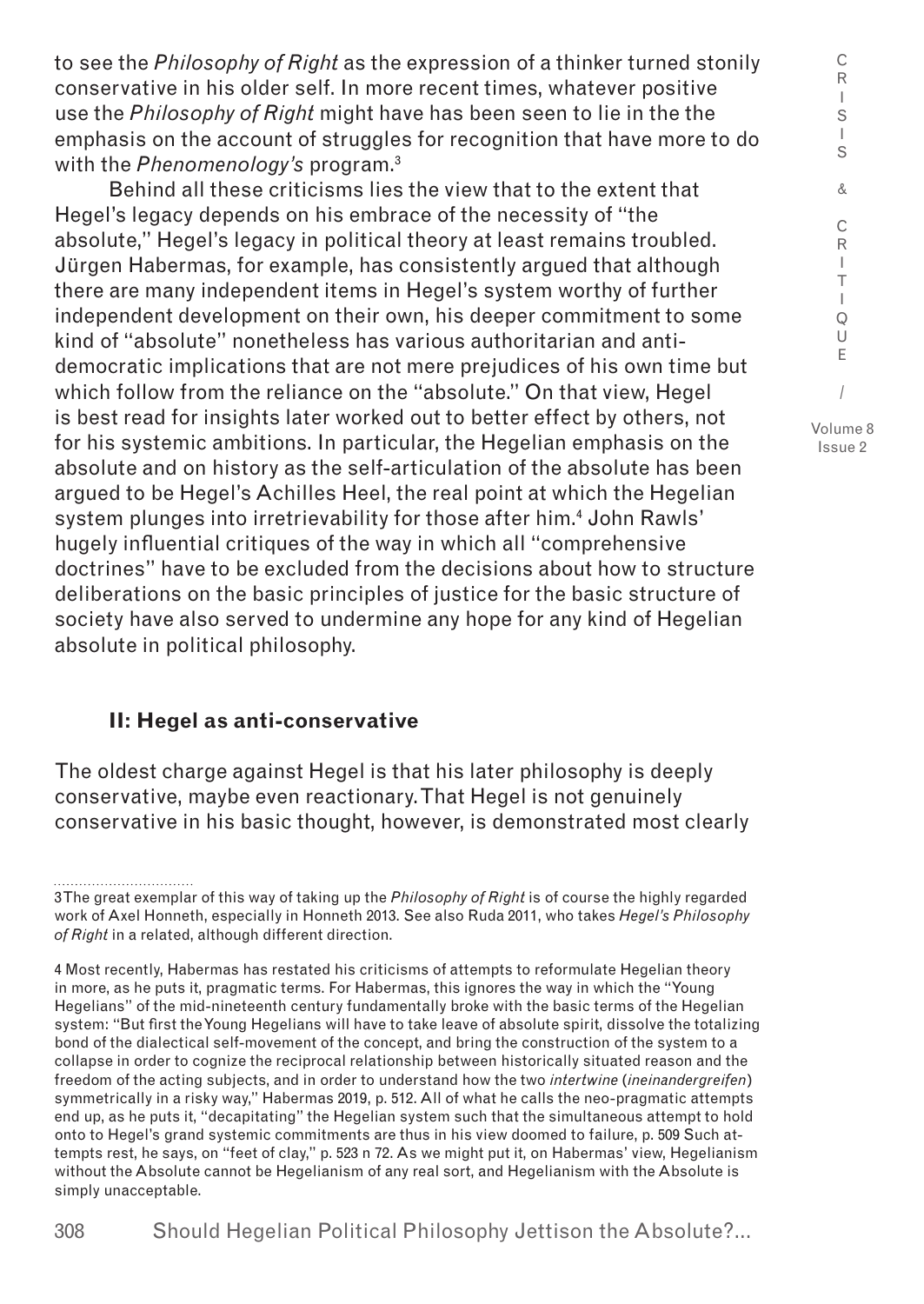by the opening premises of the *Philosophy of Right*, which proceed from the idea that he develops in his philosophy of history that the progress to be determined in history has to do with the conceptualization of what it means to be a free agent. (The reference to the philosophy of history occurs at the end of the *Philosophy of Right*, not at the beginning of the book, but it is at the end that Hegel claims to have revealed the true grounds for where the book begins.) From a point where only "one" was free (say, a chieftain or something like that) to the long enduring stage where only "some" (ruling male royals or aristocrats) were free and finally to the modern stage where "all" (all rational agents) are free is as clear as statement of non-conservative thought as could be. One of the distinguishing features of conservative thought, as people like Corey Robin among others has argued, has to do with the kind of basic desire for some kind of clear and legible hierarchy in human life so that it seems as if by nature or by some kind of eternal law, some were meant to rule over others.<sup>5</sup> As Aristotle noted, the mark of a free person is that they are not to live at the beck and call of another, and the conservative outlook is that some are indeed fit to be at the beck and call of others.<sup>6</sup> Although historically the holders of the places in the formula for rule change, conservatives persistently and passionately believe that there should always be an order involving hierarchy and obedience in which some possess the authority more or less by nature to command such obedience. (Sometimes such conservatives can also be revolutionaries wanting to topple or replace what they see as an older hierarchy that has proven incapable of defending itself. Twentieth and twenty-first century authoritarian political movements offer ample examples.)

Even in its most simplified form, Hegel's philosophy of history commits itself to the view that appeal to such natural or eternal hierarchy is irrational and thus indefensible. Nobody by nature exercises that kind of authority over others. It is not that Hegel thought that this principle was in fact held by all people or was even completely recognized as such in his own time. He thought it was actual – *wirklich*, in his arcane terminology – in the dynamics of modern life in that it was what was really at work in the revolutions of the eighteenth century and what he confidently predicted would be the consolidations of such a radical egalitarianism of freedom in the nineteenth century. It is also not that he thought that there would be no need for hierarchies of various sorts – he was no anarchist of any stripe – but only that any such hierarchy had to be justified by an appeal to reason, not to a natural law of any sort mandating that authority. (In a rather characteristically overconfident hermeneutical move for himself, he also took this to be the basic principle of Protestant Christianity.)

5 Robin 2018

6 Aristotle 1941, 1367a.

Issue 2

C R I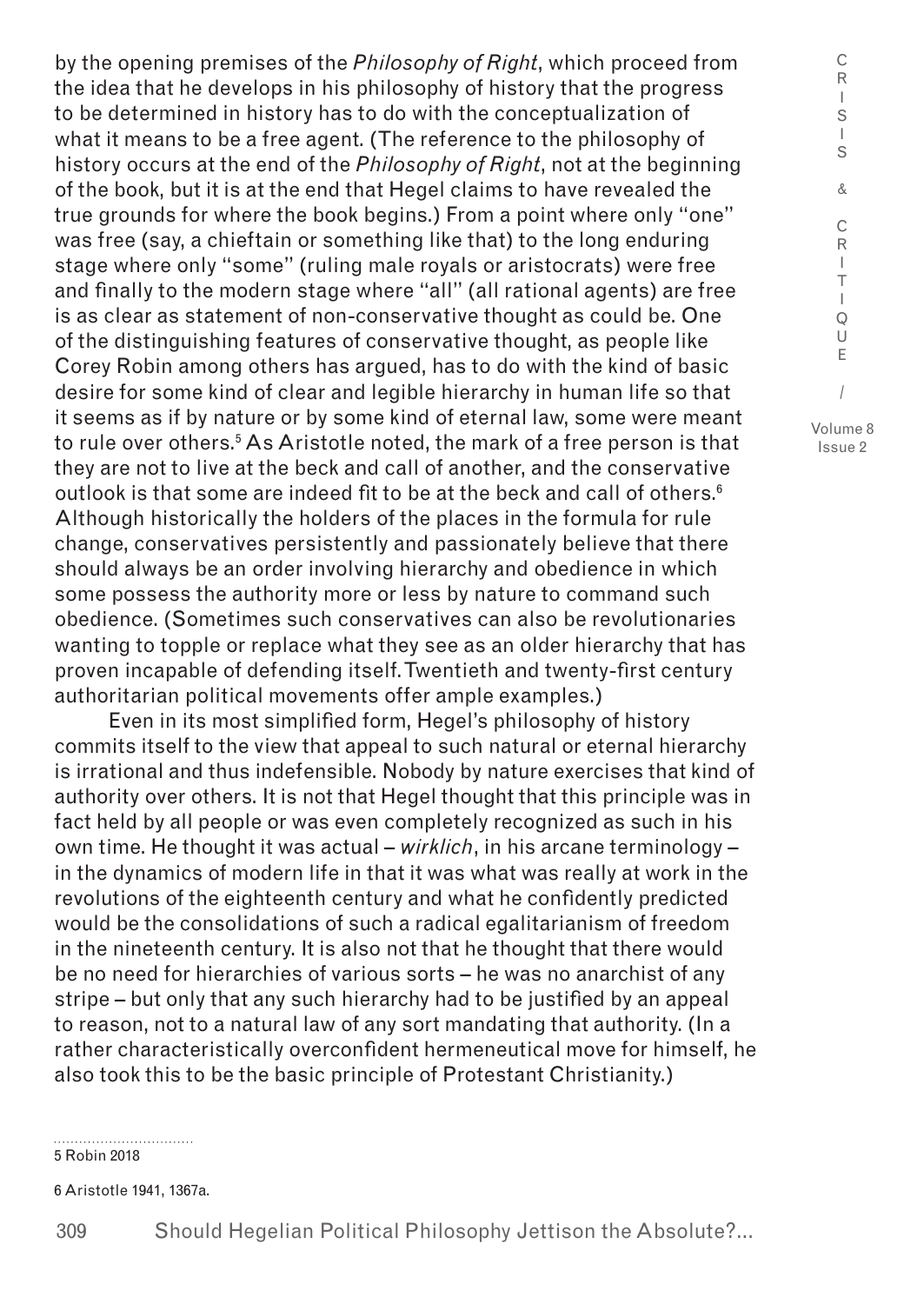All of that is fine and good, but it also raises the thorny issue of how much of what Hegel says we are to take at face value. For example, fully in keeping with everything else he says in his system Hegel asserts: "Descent affords no ground for granting or denying freedom and domination to human beings. The human is in itself rational; herein lies the possibility of equal right for all men and the nothingness of a rigid distinction between races which have rights and those which have none."7 Nowadays no rational person would deny what Hegel says there, but in saying what he did (in the 1820's), Hegel was not only out of step with his time, he was for the most part in fact way ahead of it. Yet that very same quote is then followed immediately by some rather painful exercises on Hegel's part that express the crudest forms of racism (as do many other passages in his work). Given those passages, the claim that Hegel held racist opinions is hardly even a matter up for debate. It gets worse: Hegel also held views that would be unqualifiedly labeled dreadfully sexist nowadays. But how much bound up are those views, which he clearly held, with the commitments of the "system" (which he clearly held)? Where do we draw the line? This is a more especially tendentious question for an age in which issues about the role of colonialism and racism in Western thought and practice have come more to the forefront of our debates.

It has long been a temptation in doing the history of philosophy to simply snip out such views from the text, claim that they do not follow from the system, and add that the author was simply misled by the prejudices of his time (but that he can be corrected so as to be fully in keeping with the our own views). However, that just amounts to dogmatically assuming our own views to be correct. This lends credence to the idea that what many have long seen a kind of progressive or even revolutionary potential in Hegel's system can only be realized by exorcising the specter of what holds Hegelianism back, namely, the reliance on the Absolute. That must be thrown overboard. Does it?

#### **III: Forms of life**

In the preface to the *Philosophy of Right*, Hegel famously disavowed philosophy's making moral pronouncements on how the world ought to be and on how it only comes on the scene in historical retrospect when a "shape of life" has grown old. Philosophy, he says, is only its own time grasped in thoughts. By that, he does not mean that philosophy is the study of trends or that it provides a kind of snapshot of its own times. It studies its own time in terms of its past (how it came to be), what

S I S & C R I T  $\mathbf{I}$ Q U E / Volume 8 Issue 2

C R I

<sup>7</sup> Hegel 1969c., §393. Hegel adds: "From descent, however, no reason can be derived for the entitlement or non-entitlement of men to freedom and dominion. Man is rational in himself (*an sich*); therein lies the possibility of the equality of rights of all people – the nullity of a rigid distinction into entitled and rightless human kinds."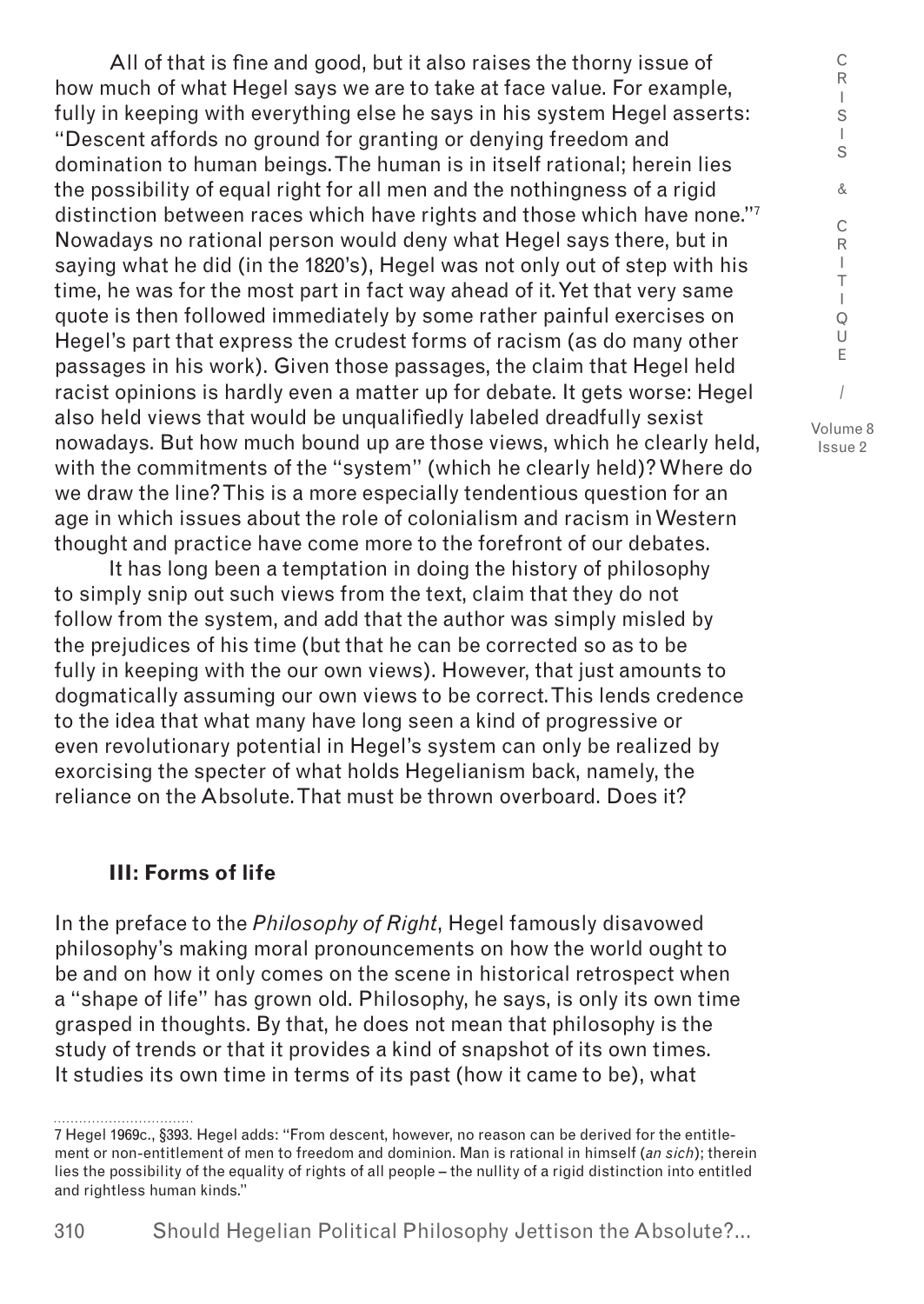the basic commitments of its current life are, and what are the relevant possibilities open for settlements about putting its commitments into practice. When a shape of life has grown old, its commitments are now relatively clear to itself even if it is still up for grabs how to actualize them, and it may be becoming clear that the old commitments have to be jettisoned if the more basic ones are to be kept alive. That is, its own times includes its past, its present absorptions, and its view of its ultimate shape to come (including perhaps its own disappearance).

Crucial to Hegel's formulation is his term, "shape of life" (*Gestalt des Lebens*), which could also be rendered as "form of life."8 In the *Phenomenology*, Hegel speaks of "shapes of consciousness," and "shapes of *Geist*, spirit," and in the transition from the chapters under the title "Reason" to those under the title, "Spirit", he says that "these shapes [of spirit] distinguish themselves from the preceding as a result that they are real spirits, genuine actualities, and, instead of being shapes only of consciousness, they are shapes of a world."9 This is part of Hegel's view that agency itself is social and not just in the anodyne sense that we learn the language we do from our linguistic surroundings, that we exhibit cultural modes we learn from those around us, and so on. It is the deeper view that our status as self-conscious rational agents (or "subjects") itself necessarily depends on our social involvement, on our "form of life."

Hegel sets up the argument for this point in the often commented upon passages in §§5-7 of the *Philosophy of Right*. (The argument moves, roughly put, from the introduction of the concept of self-consciousness in §5, the discussion of the content of self-consciousness in §6, and the unity of self-consciousness and its content in §7.) All consciousness is selfconsciousness in that the concept of what one is doing – in the concept of action as such – implies that one is aware of what one is doing, whether that is solving a mathematical equation, making dinner, or crossing the street. Self-consciousness need not be reflective self-consciousness, although it always has the potentiality to be reflective. As Sartre pointed out more succinctly, this emerges when one is asked what one is doing, and one replies something like "hanging a picture." In doing what one does to hang the picture, one is not thinking over and over again to oneself, "I am hanging a picture, I am hanging a picture,…" but that emerges often when one is incited to reflect on what one is doing (as when somebody asks you: "What are you doing?"). This conception of self-consciousness is captured by Kant's claim in §16 of his "Transcendental Deduction" in the opening sentence that the "I think must be able to accompany all my representations for otherwise something would be represented in me

9 Hegel and Pinkard 2018, ¶440.

S & C R I T  $\mathbf{I}$ Q U E / Volume 8

Issue 2

C R I S I

<sup>8</sup> One has to acknowledge that doing so would thus present difficulties for a translator to distinguish Hegel's use of "Form" from his use of "Gestalt"). Hegel uses "*Lebensform*" twice in his writings, both in the *Spirit of Christianity*, Hegel 1969d, pp. 395, 403.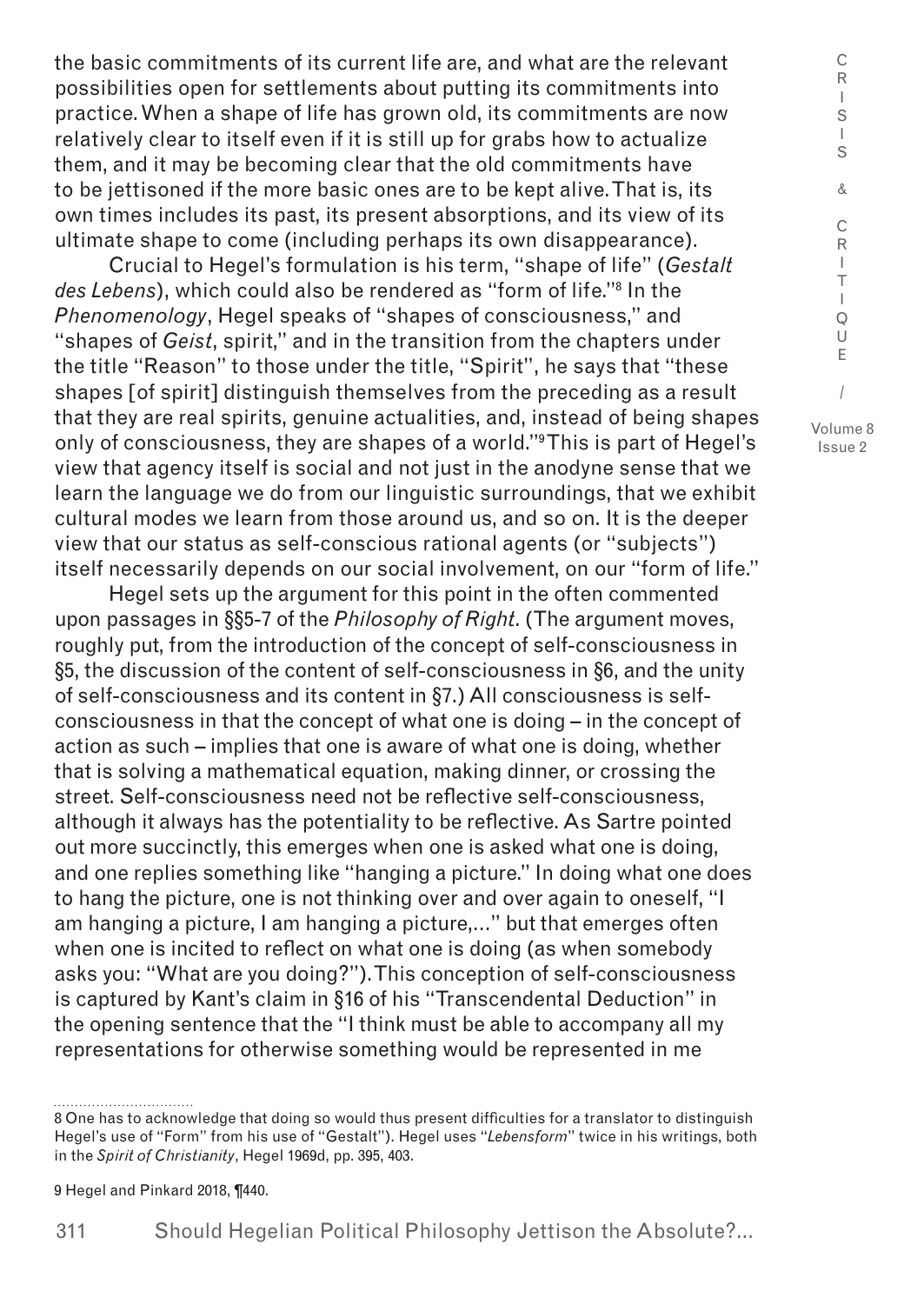which could not be thought at all, and that is equivalent to saying that the representation would be impossible, or at least would be nothing to me."10

What it does not do is provide any content to such thinking (and to willing).<sup>11</sup> It does provide a view of freedom as the ability to "step back" and choose among all the options, but that is an empty freedom since on its own it does not say anything about how the choice is to be made. For that to be the case, self-consciousness requires something that seems to be completely external to self-consciousness – "external" in the sense that it does not follow from the concept of self-consciousness taken apart on its own. Or, as Kant himself put it, "But I can think whatever I please, provided only that I do not contradict myself, that is, provided my concept is a possible thought."12 This is the "form of self-consciousness" which, taken alone, is purely formal, that is, empty. As Hegel puts it, "No new content is produced, but yet this form is a huge difference. It is on this distinction that all of the distinction in world history rests."13

At least for consciousness of objects, Kant had a quick answer about where the external content came from: the pure intuitions of space and time, which themselves were not concepts at all. Hegel, as is well known, thought that there could be no pure intuitions, and he did so for reasons which we can pass over here. However, unlike Fichte (who simply posited the Not-I to provide the externality, modeling it on the way in which perceptual content forces itself upon you), Hegel worked out that self-consciousness must start with content that follows (or seems to follow) from what it means to be a self-conscious life, and for which he substituted the term, *Geist*. In the *Phenomenology*, self-consciousness is first introduced as the concept of infinity comes to be explicit in the examinations of "consciousness" where the "understanding" is driven to develop an at first inchoate sense of the infinite whole within which the various discrete elements of consciousness take their sense.14 This whole is that is the case, that is, the world itself

10 Kant 1929, B131.

11 As Hegel puts it in his usual overly polemical manner, "Those who regard thinking as a particular and distinct *faculty*, divorced from the will as an equally distinct *faculty*, and who in addition even consider that thing is prejudicial to the will – especially the good will – show form the very outset that they are totally ignorant of the nature of the will." PR, §5.

12 Kant, CPR, bxxvii. We should add that this is the key meaning of "external" in the Hegelian context: B is external to A if it does not follow logically from A. This should prevent the Hegelian concept of externality from being confused with Cartesian ideas of "external to the mind" or from more commonsense ideas of a thing's being external to one's body.

13 Hegel, (Hegel 1969e), p. 40.

14 In the Hegel and Pinkard 2018, Hegel notes in ¶163 "As infinity is finally an object for consciousness, and consciousness is aware of it *as what it is*, so is consciousness *self-consciousness*." It is this that explains the kinds of antinomies that have been piling up in the "Consciousness" chapter; as Hegel puts it elsewhere, "This is correct insofar as the point of view of the understanding [*das Verständige*] is not something ultimate but far more something finite instead, and, more specifically, something of the sort that, pushed to the extreme, turns over into its opposite." (My underlining) Hegel 1969a, §80, vol. 8, p. 172.

U E /

C R I S  $\mathbf{I}$ S & C R I T I Q

Volume 8 Issue 2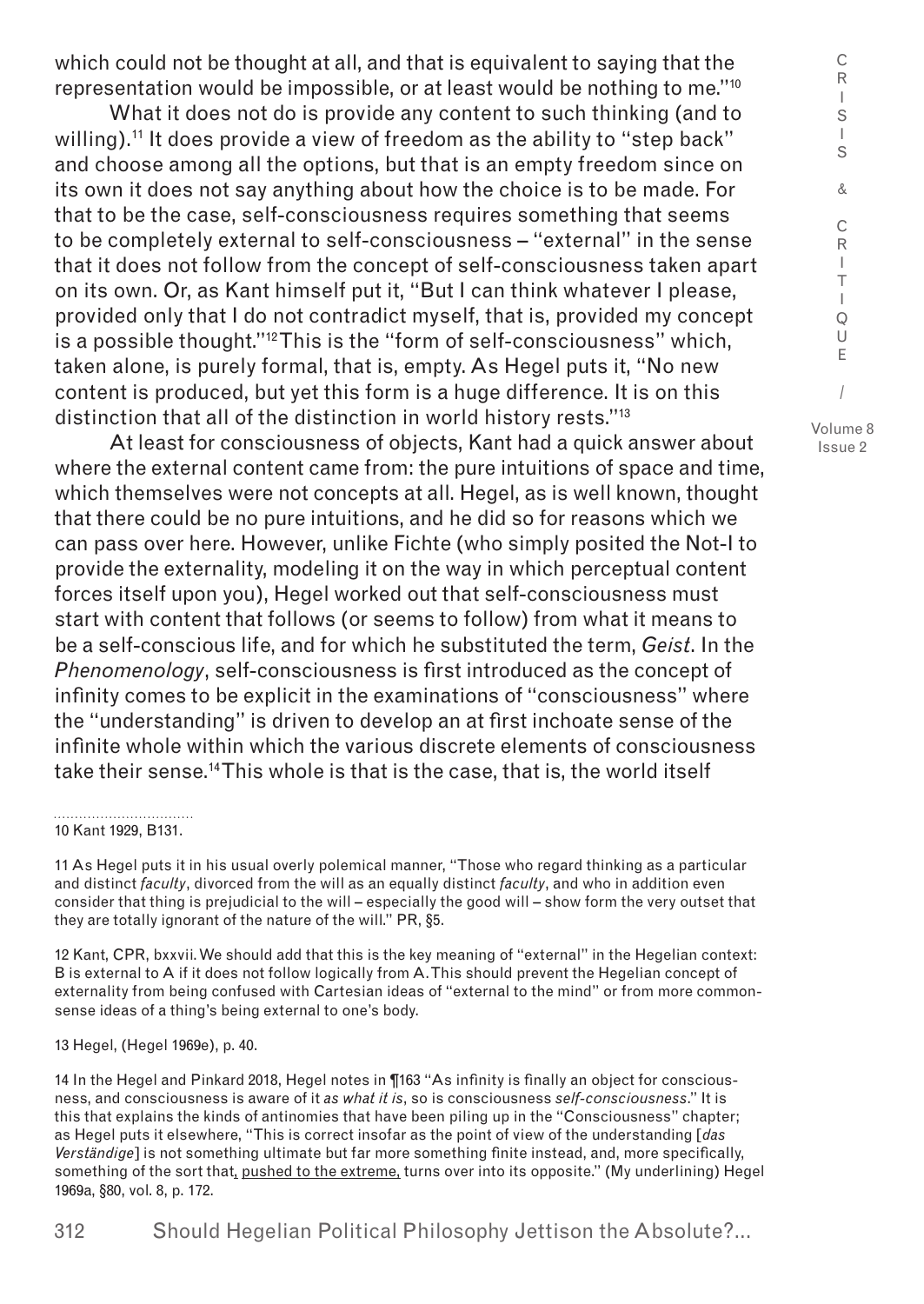taken as a whole beyond which is nothing. Self-consciousness must therefore come to its content at first as purely external to itself: "This content may further be given by nature , or generated by the concept of spirit,"<sup>15</sup> and it must come to terms with this content, make it into something that, where that is possible, itself follows from the concept of self-conscious life. This means that self-conscious life is always operating with some kind of a view, however inchoate at first, of some kind of comprehensive conception of the whole – the "infinite" – in which self-conscious life moves and operates, a whole which he took to calling the Absolute. This was what, for example, all religious conceptions propose to do for self-conscious life, and it was what Hegel also took the goal of philosophy to provide (and after writing the *Phenomenology*, he added art to that role).

The *Philosophy of Right* is labeled as the *Grundlinien* of the modern concept of "*Recht*" ("Right") in general – that is, of morality and ethics and law all taken together as one system of "Right." The *Grundlinien* are the conceptual baselines of a system of such "Right", that is, what is conceptually at stake in all the various contested settlements being proposed and worked out in the post-1815 European world. They are baselines a bit in the sense in which the lines drawn on, say, a tennis court establish the baselines for play without determining all the elements that go into the play. Hegel's strong thesis is that such baselines are to be developed in terms of how self-conscious life as understood in the modern terms of the equality of far-reaching freedom is to actualize itself. Since self-consciousness has to take its content from something external to self-consciousness ("nature or spirit," as he says), this content must be social, coming from some other self-consciousness external to the first one. On this interpretation of what Hegel is saying, this reliance on the externality of another self-conscious life (which becomes reciprocal reliance) constitutes *Geist* itself.16

#### **IV: Spirit as the manifestation of self-conscious life**

The baseline for such modern developments is that of the equality of wide ranging system of freedom as the starting point for all discussion of "the right," *das Recht*. However, as Hegel notes, this already presupposes

& C R I T  $\mathbf{I}$ Q U E / Volume 8

C R I S I S

<sup>15</sup> Hegel 1991), §6.

<sup>16</sup> In the rush of passages near the conclusion of the *Phenomenology*, Hegel begins his wrap up of what has gone on in the book by contrasting the "shapes of spirit" (the forms of self-conscious life) that have been discussed as the place "where it [spirit] knows itself not only as it is in itself, or according to its absolute content, and not only as it is for itself according to its contentless form, or according to the aspect of self-consciousness. Rather, it knows itself as it is in and for itself." ((Hegel and Pinkard 2018), ¶794). This alludes to the idea that in the vast area of contingency that is history, "contentless form" (i.e., self-consciousness) has appropriated that external content into its own set of comprehensive conceptions (i.e., of the Absolute) which it is now ready to comprehend as manifesting a kind of logic to itself that was not heretofore apparent.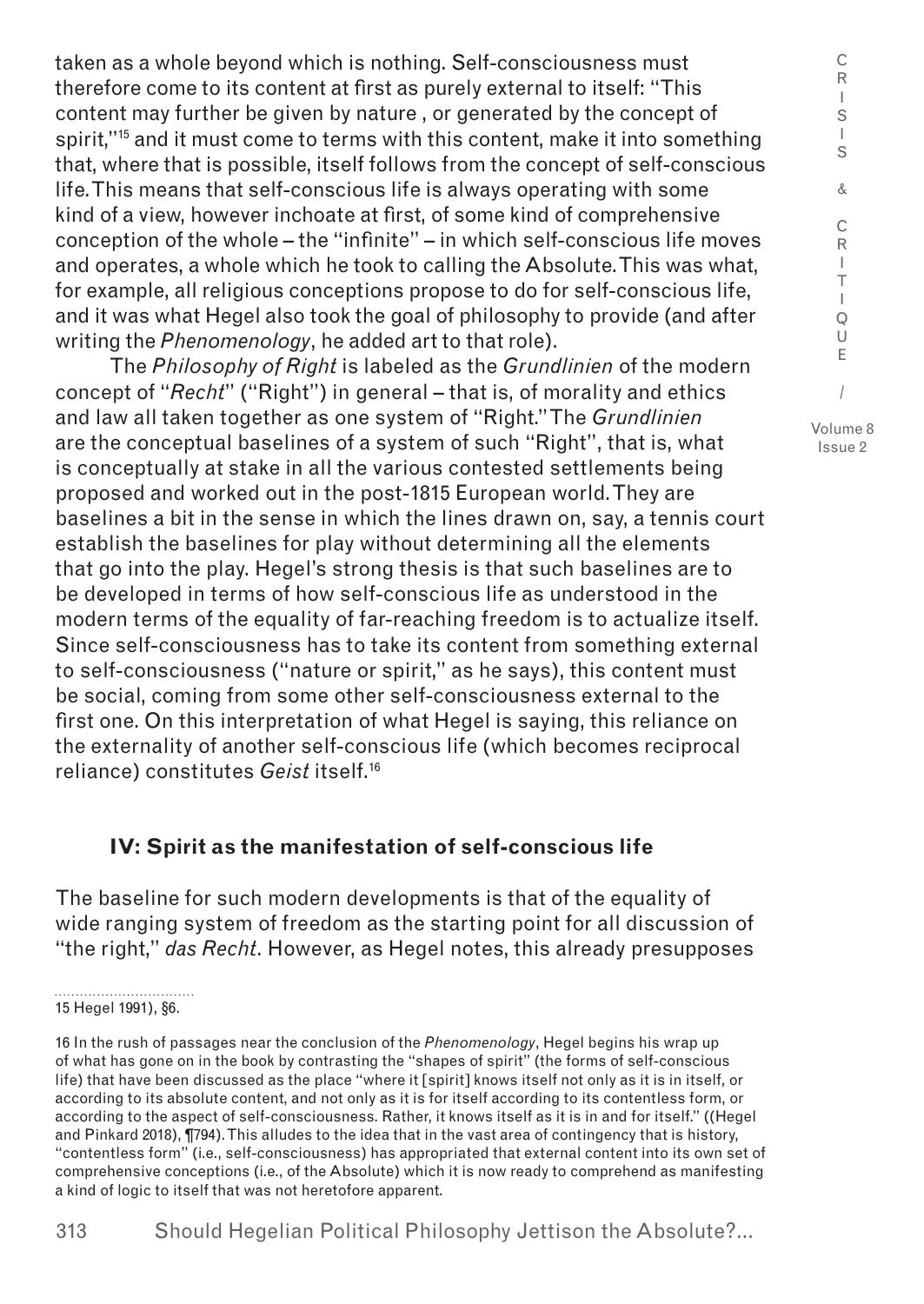a historical development away from all naturalistic hierarchical conceptions, especially that involving slavery, and in the *Philosophy of Right* he makes specific reference to the famous section in his own *Phenomenology* as having paved the way for that. In that section of the *Phenomenology*, Hegel begins straightforwardly with life as selfconscious life – the genus of life as for-itself, as he puts it – which different self-conscious lives exhibit in what they do. There is no life as a genus without there being living things, and living things are living in the way they manifest the (species) nature of life itself. The relation between the genus (self-conscious life) and actual agents is that of manifestation. (As Hegel bluntly puts it: "The determinateness of spirit is consequently that of manifestation."17) Life *shows* itself in living beings, and the living beings *manifest* life. Without living beings, there is no "life," but likewise living beings are living only by manifesting or exhibiting what it is to be alive. Self-conscious life, as a genus, thus "shows itself" in the activities of individuals, and these individuals manifest the nature of that self-conscious life. In crucial passages in the *Phenomenology*, Hegel sharpens this by claiming that language is the very existence of spirit – of self-conscious life itself.<sup>18</sup> Speakers of a language manifest the language in their utterances, and the language shows itself in its speakers. This is not the model of language as a system of rules which are then applied by speakers – it is not couched in the language of rule and subsumption under the rule. Nor is it the language of the *Baumeister*, that of foundation and structure built on top of the foundation with various beams holding it all together. Rather, it is the language of expression – of showing itself and manifesting something.

However, in the way that Hegel presents this at first in the *Phenomenology*, this is carried out at first only from the "standpoint of consciousness," that of seeing all things in terms of objects available to a perceiving, thinking subject. As such other agents present themselves to each other, as self-sufficient agents, that is, independent others with their own point of view, this standpoint complicates itself. The first-person standpoint in the singular has, from the standpoint of consciousness, no plural first-person analogue except as a collection of such first-person singular standpoints. There can be no "we" except as a collection of various "I's." As Hegel stages the encounter between such agents, he stages it at first in terms of a genuine first-plural (a genuine "we") as when one gives as one's reason for drinking water the fact that this is the kind of thing "we" self-conscious lives do. The refusal of at least one of the various first-person singular agents to be fully determined by what

17 Hegel 1969c., §383. C R I

<sup>18</sup> Among several places in the *Phenomenology* where Hegel makes such a claim, this is one of them: "Wir sehen hiermit wieder die *Sprache* als das Dasein des Geistes," Hegel and Pinkard 2018, ¶652. For the crucial role this plays in Hegel's developmental account of *Geist*, see Kern 2019, 2020.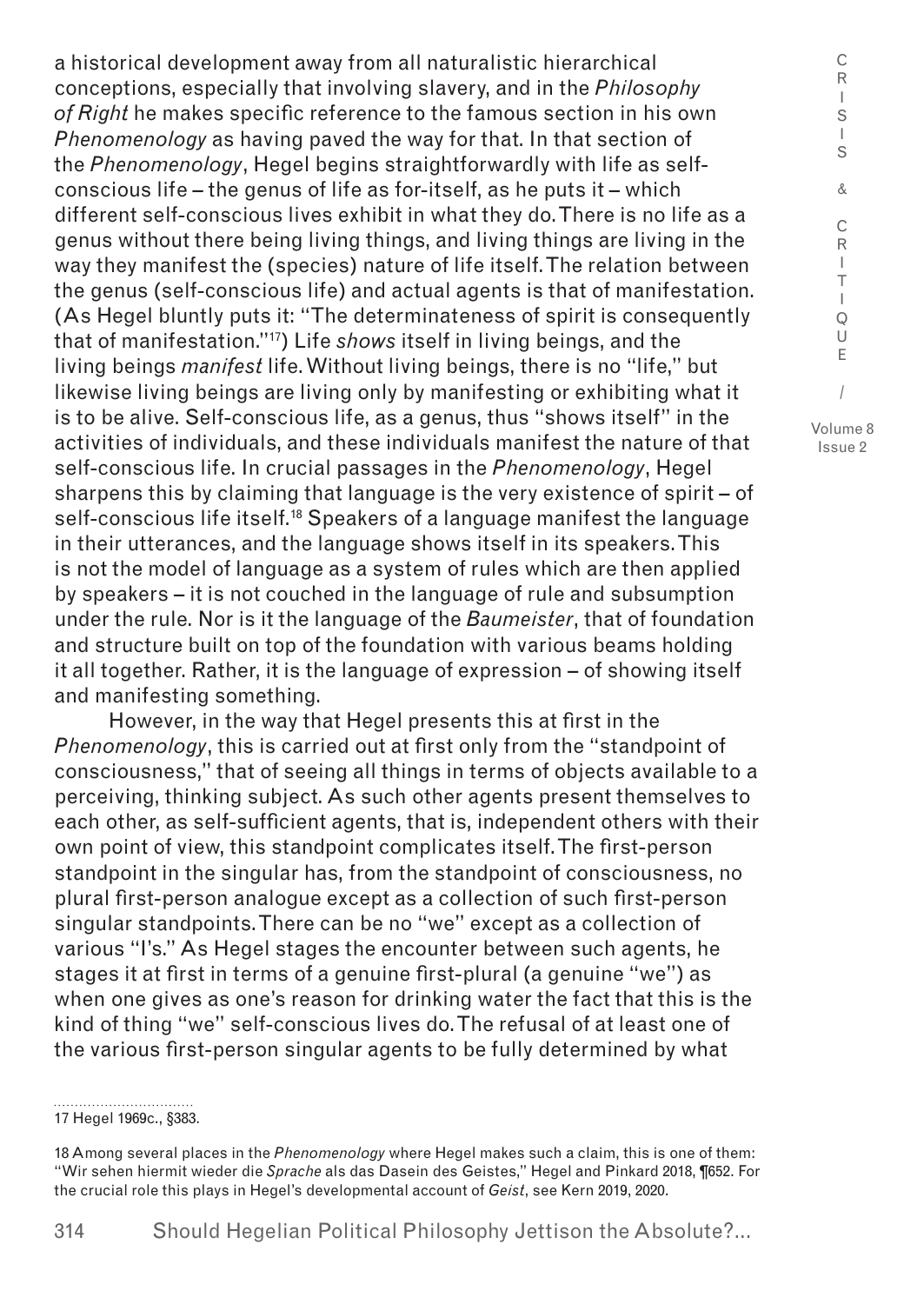"we" typically do, however, sets the stage for a struggle for recognition. If neither the "I" can be fully swamped or subsumed under the "we," and the "we" cannot be fully determinate on its own apart from the mere collectivity of individual "I's", then a struggle over who determines the "we" – who as an individual speaks (or is taken to speak) for the whole – becomes logically required.<sup>19</sup>

That language – in the Hegelian formula of the existence of spirit – is paradigmatic for the existence of a genuine first-person plural – steps into the background. It is still there, but what now counts is what "I" say, and the shared communicative structure of agency, as Habermas would put it, is thereby obscured and, in Hegel's own terms, thereby rendered "untrue." The demand that others structure their lives by what "I" say is the structure of domination and servitude (*Herrschaft und Knechtschaft*). When the first-person plural is taken over by a singular "I" (or the collective of a ruling class formed by the shared interests of an additive collection of "I's"), agency – in terms of the paradigm of language as the existence of spirit – is realized in a way that is at odds with itself. From a viewpoint that is developed later in the *Phenomenology*, it is in fact a distorted version of plural apperception, of a knowledge, so to speak, of "we think" possibly accompanying all our representations.

Hegel famously says in introducing his discussion of mastery and servitude that it will lead to "The *I* that is *we* and the *we* that is *I*."20 But that section does not fully deliver on that promise. It leads to an inadequate, additive conception of the "We" – not merely as a summation of various individual apperceptions, as in the statements "We are waiting for a bus" or "By accident, we all were wearing white shirts," but as a pretended plural apperception in which one or some claim to speak for the authority of the whole as if the whole has authorized them specifically to speak for what the whole licenses. The "master" (either as an individual, a collection of elders, a class, and so on) claims to speak with the authority of the whole, but that authority is imposed by force (and sustained by what Marx will later call ideology). Some claim to speak for all by virtue of nature or divine command or some other comprehension of the Absolute.

By way of the titles Hegel chose for that chapter, this first actualization of the conditions of agency as "The *I* that is *we* and the *we* that is *I*" succeeds in actualizing agency, but fails to provide a grasp of the Absolute that will turn out to be unable to survive submission to collective reflection and the actualization of that conception in history.

20 Hegel and Pinkard 2018, ¶177.

Issue 2

C R I S I

<sup>19</sup> In the *Philosophy of Right*, Hegel puts it this way: "The earlier and false appearance is associated with the spirit which has not gone beyond the point off view of its consciousness; the dialectic of the concept and of the as yet only immediate consciousness of freedom gives rise at this stage to the *struggle for recognition* and the relationship of *lordship* and *servitude*," Hegel 1991, §57, p. 87.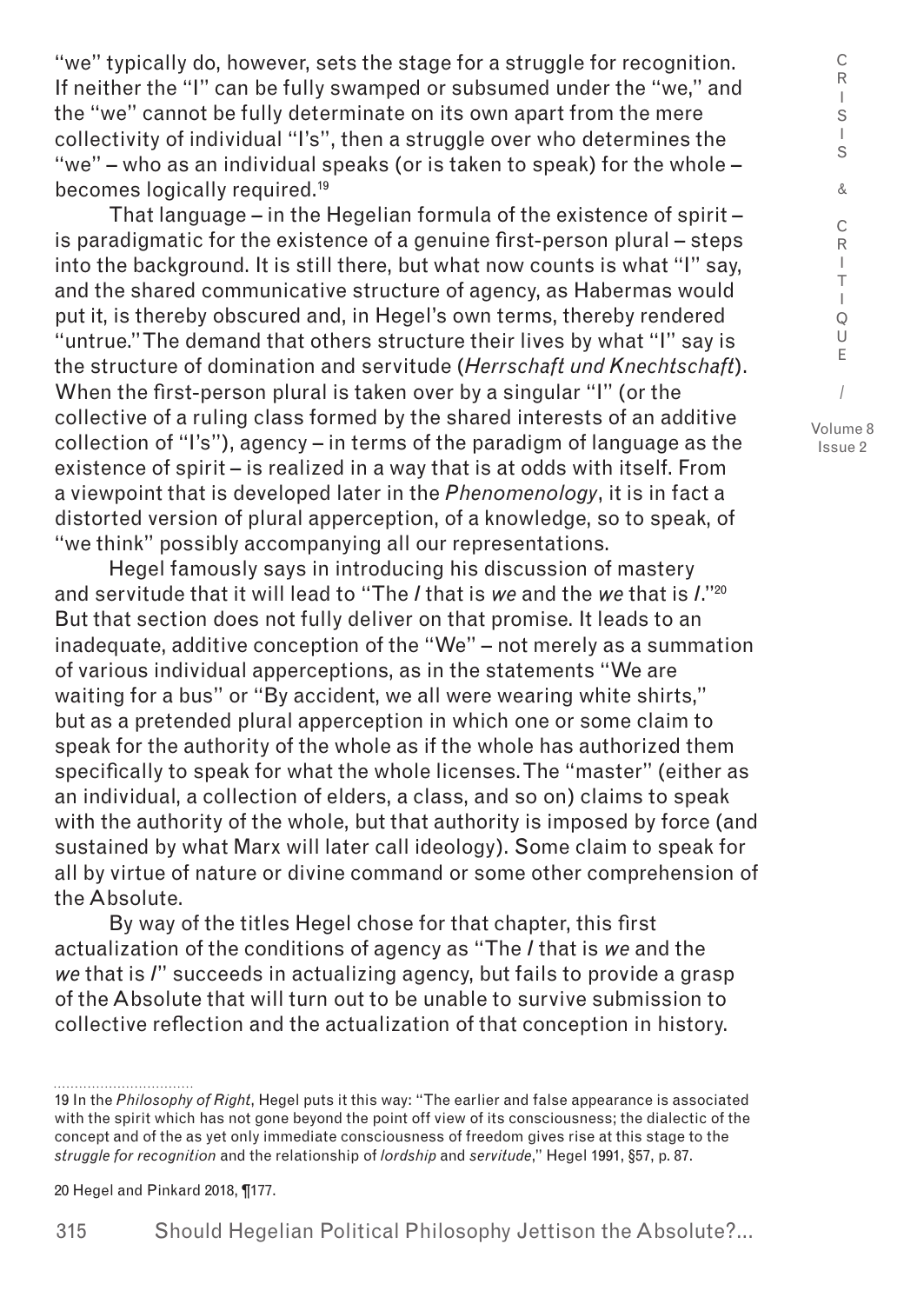The full and adequate realization of "The *I* that is *we* and the *we* that is *I*" does not happen until the last section much later in the book (the section on "beautiful souls") in which the second-person address comes to prominence through a confession on the part of two agents who acknowledge that the way in which they took their acts of conscience to be invisible to all but themselves as individuals is in fact unstainable both theoretically and existentially. They do not come to this conclusion discursively but instead, as Hegel puts it, "intuit" themselves in each other – they see, as it were, that the singular self-consciousness which they had taken to imply that each was metaphysically cut off from the other in their acts of conscience was in fact false. This shows, Hegel says, "the power of spirit over its determinate concept," $21$  that is, the capacity of this kind of self-conscious life to go beyond the way in which it has historically specifically actualized itself in determinate institutional and self-reflective ways ("its determinate concept"), which is in turn "a reciprocal recognition which is absolute spirit."<sup>22</sup>

This way of looking at Hegel's line of thought brings into view how the move is being made. We begin with a form of life (more specifically, a self-conscious form of life) that is manifested in various ways of thinking and acting.<sup>23</sup> As this form of life is actualized through the activities of its members (human agents), the issue of how in contested cases involving the individuals concerned, such conflicts are to be resolved in the terms of that form of life. Someone has to speak from the standpoint of the whole (the Absolute), and the most immediate way of resolving such conflicts is for one person or class of people to seize the position (by force and threats of death) of occupying that position in social space – I and I alone speak with the authority of the whole behind me – which leads to a flawed and distorted version of the shared form of life. This is not overcome until there is a recognition on the part of each that there is a certain moral equality among all the members, and that is first reached not so much by a discursive argument but by a kind of existential breakthrough in which each sees that the content of their own self-consciousness must incorporate the full externality of the others but nonetheless as subjects in their own right.<sup>24</sup> Only then is the promise of

21 Hegel and Pinkard 2018, ¶670.

23 There is a deeper issue here about whether invoking something like a "form of life" is intrinsically at odds with what Hegel is trying to do since it cannot adequately measure up to the crucially developmental aspect of Hegel's thought. This is the subject of an important paper, Alznauer 2016. The presentation of "form of life" presented here does not fall under what Alznauer calls quasi-transcendental arguments and does justice to the developmental dimensions of Hegel's thought.

24 How do certain people or classes manage to present themselves as embodying in their own selves the authority of the whole? This would be the Hegelian version of what Marx called ideology. The master who forces his competitor into servitude by threat of violent death will need some kind of legitimation to sustain his entitlement – something like the gods have willed it, the race goes to

C R I S I S & C R I T I Q U

<sup>22</sup> Hegel and Pinkard 2018, ¶670.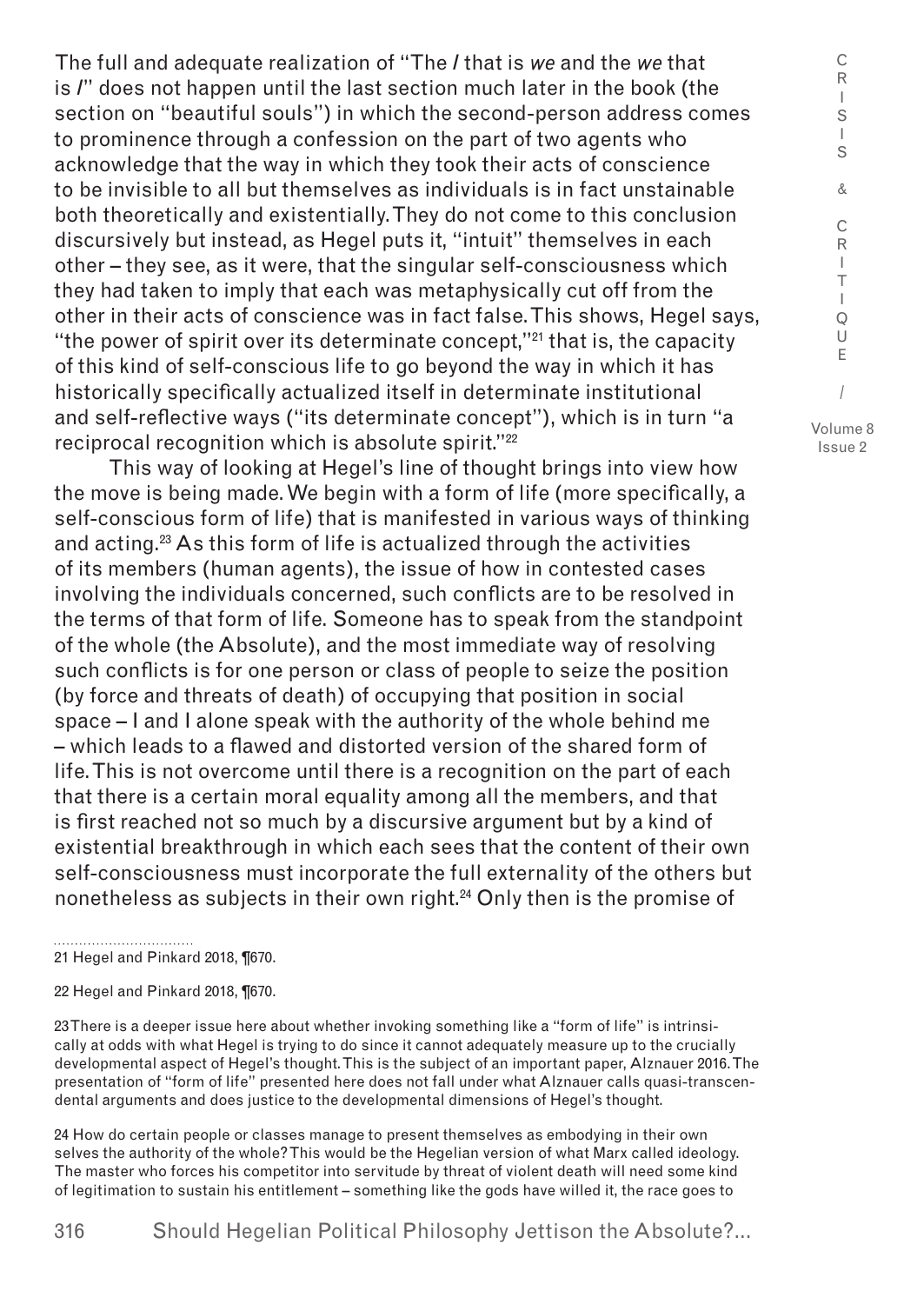the chapter on self-consciousness fulfilled: "The unity of its oppositions in their complete freedom and self-sufficiency, namely, in the oppositions of the various self-consciousnesses existing for themselves."25

## **V: The institutionalization of moral ethos**

On this view, one of the primary drivers of the dialectic is the unification of what seem to be two very different conceptions into an "Idea"– the "complete freedom and self-sufficiency" of the individuals united with the apperceptive "We" of social self-conscious life. This unification must also avoid reducing one to the other (that is, into being only a version of the other) or to be discarded as some kind of illusion.<sup>26</sup> Any such reduction leads to the kinds of anitinomies discussed in the *Phenomenology* itself. The history of forms of life will then be the history of how such groundlevel oppositions are comprehensively treated in different forms of life, and one of the basic distinctions will be what absolute commitments are manifested in it, even where these absolute commitments may not be fully discursively present as fully formed judgments to the members of that form of life.

In that light, the distinction between the two opening sections of the *Philosophy of Right* can be put into view. The first two – abstract right and morality – form the baselines of the modern European form of life, but Hegel does not present either of them institutionally. They are simply the necessary (and abstract) characteristics of that agency that manifest that form of life. It is only in the section on moral ethos (*Sittlichkeit*) that an institutional structure appears.27 These are the practice-based institutional shapes that make abstract right and morality actual (real, *wirklich*). Abstract right and morality are the baselines for holding together the singular "I" of agency and the demands of the "We" (either

#### 25 Hegel and Pinkard 2018, ¶177

26 Hegel's succinct statement of this is in Hegel 1991, §57: "This antinomy rests, as do all antinomies, on the formal thought that separates and holds fast to both moments of an Idea, taking each on its own (*jedes für sich*) so that both are not commensurate with the Idea and are asserted in their untruth."

27 The term of art that has been adopted in Anglophone literature to translate *Sittlichkeit* is "ethical life." That is fine as far as it goes, but it conceals the appeal to mores in the German *Sitte*. On the whole, it is probably better to stick with "ethical life" in order to provide continuity in the literature on Hegel, but here I shall be ignoring my own warning.

C R I

the faster, those and only those of noble blood deserve to rule, everybody is better off when I and not others run things, true merit is disclosed in battle… the list of possible ideologies is virtually endless. Moreover, each new ideology which serves to legitimate such rule does so in the name of the some comprehensive view of the whole and is not a matter of pretense but something that must claim to be the expression of a true view of things.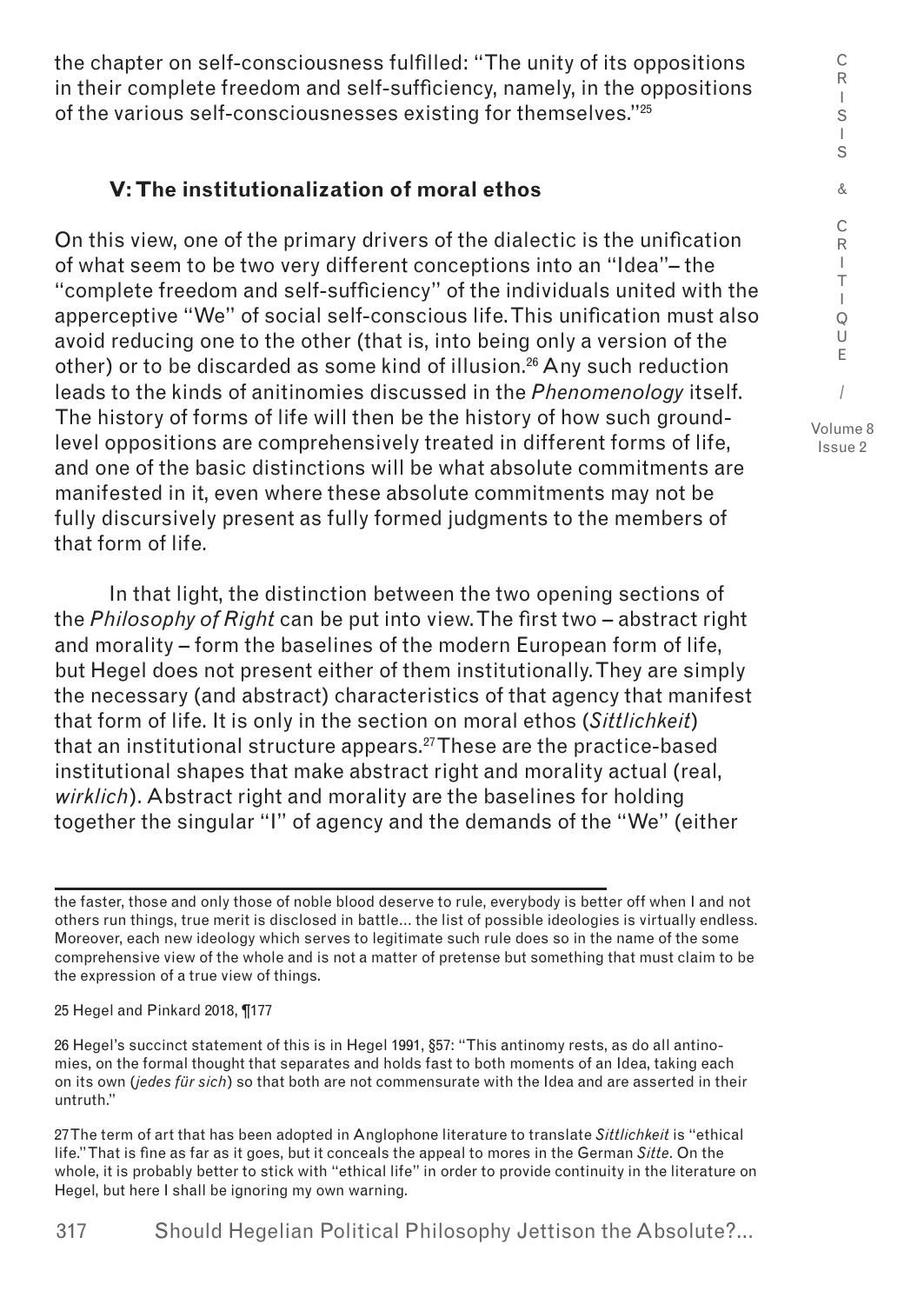as "universal self-consciousness" or, more developed, as "reason"), but they do so only abstractly. If the "Idea" of freedom is that of activity that is commensurate with one's nature as a free, rational agent, then abstract right and morality are both specifications of that Idea (of the singular and universal), but they cannot provide any real content to that.

There is one way of interpreting Hegel's conclusion about moral ethos and his argument for it that is particularly suggestive for our own times, but which, I think, falsifies his argument. In its barest outlines, it has roughly the following shape. The picture is largely Humean: reason on its own is inert vis-à-vis motivation and is also incapable of providing any content for action. Actions are natural events involving bodies in motion. Reasons and norms are not part of the causal order and thus, if reasons or norms are to play any role in action, they must be linked up with some natural events such as psychological attitudes. On that view, moral ethos (*Sittlichkeit*) would then be something like a system of rules towards which we develop dispositions to put them into practice. The rules tell us what we ought to do, the psychology explains what we in fact do, and the two come together only in the habituation brought on by education to have desires to act according to the rules.<sup>28</sup>

This is not, however, Hegel's view. Hegel's text is full of examples where the reasons themselves are motivating or where reason is said to generate content for willing. For the sphere of *Sittlichkeit*, he also does not seem to accept the sharp is/ought distinction at work in that simple version of the Humean model. Nonetheless, Hegel does admit the antinomy between freedom and nature into the *Philosophy of Right* but claims that it is sublated in the true Idea of freedom and that this is where Geist as "manifestation" plays its role.<sup>29</sup> The moral ethos shows itself in the activities of individuals, who in turn manifest the ethos in their particular acts in much the same way that a language shows itself in the activities of the speakers who manifest it. This itself is part of the way in which Hegel takes the model of self-conscious life as "the concept" which is manifesting itself. Living creatures act on purposes, and self-conscious living creatures can act on purposes *as* purposes.30 The role that ethical principles and norms play in self-conscious life is that kind of thing for Hegel. When he says that "laws and principles have no immediate life or validity in themselves. The activity puts them into operation … has its source in the needs, impulses, inclinations and passions of man,"<sup>31</sup> he is

31 Hegel 1975, p. 70.

318 Should Hegelian Political Philosophy Jettison the Absolute?... C

<sup>28</sup> This is, by and large, the Sellarsian picture of action as found in Sellars 1968 and which has been substantively and subtly reworked to explain Hegel's conception of action in Brandom 2019.

<sup>29</sup> This occurs in the discussion of the absolute wrongness of slavery in Hegel 1991,§57.

<sup>30 &</sup>quot;However, because the impulse is not a known purpose, the animal does not yet know its purpose as a purpose."; Hegel 1969b, §360; Hegel and Miller 2004, p. 389.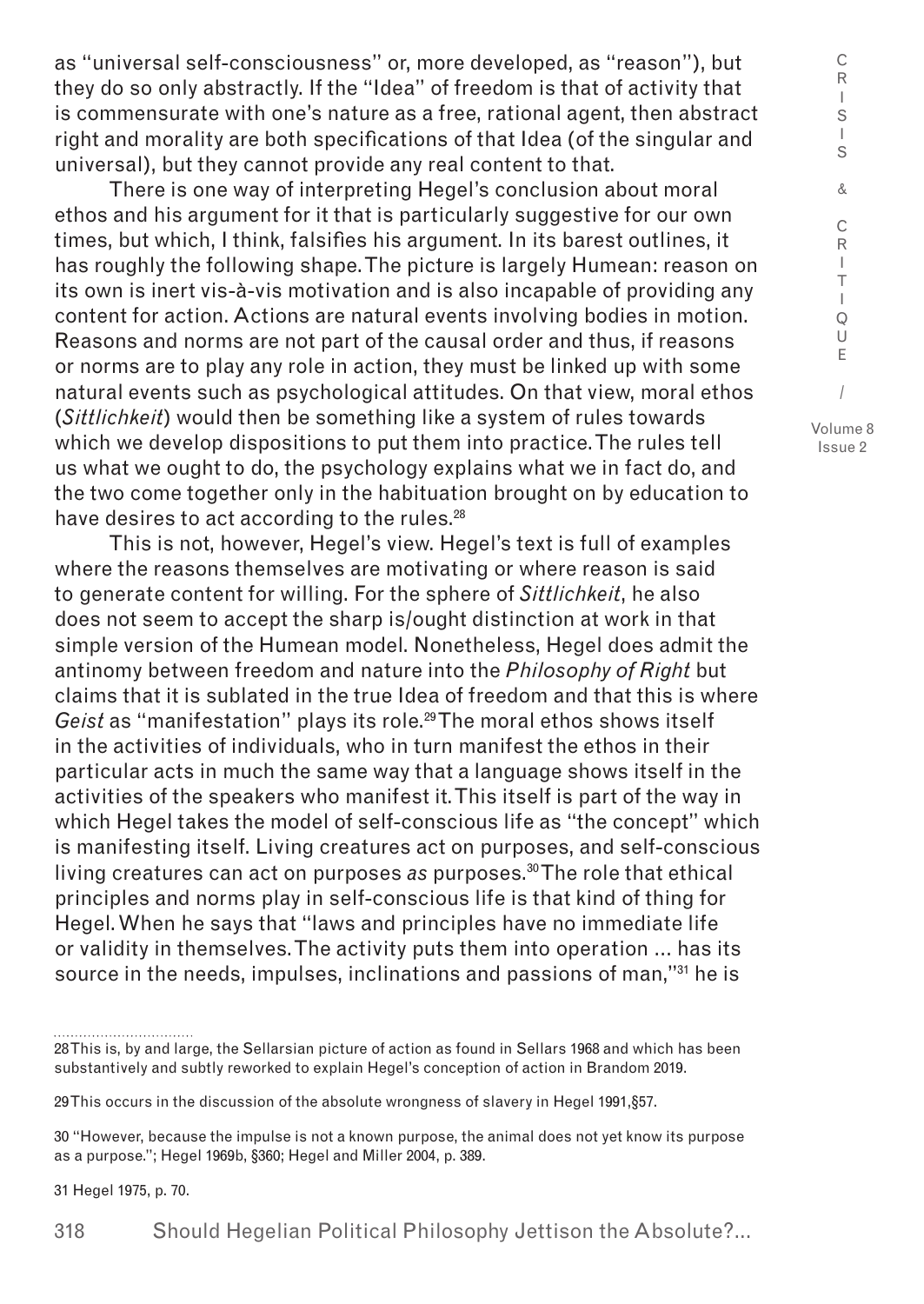adverting to the conception that the animating ideals and principles of the moral ethos play a highly similar role to the way any living creature manifests its species in its activities. The rabbit tries to hide from the predator because that is what rabbits do as part of their makeup, and in doing so, the rabbit manifests the species, and the species shows itself in the activities of the rabbit. We explain the rabbit's behavior in that way. Likewise, we explain much ethical activity that way – "he did it because it was right," such that its rightness constitutes part of the explanation of the behavior, and the normativity at work there is that of self-conscious life manifesting itself.

The role of the institutions in *Sittlichkeit* is thus not to provide the naturalistic push that would otherwise be somehow lacking in abstract right or morality. It is rather like the kind of knowledge that is involved in speaking a language. The individual speaker makes the universal concrete, not by just applying a rule but by being the active participant in the way the language shows itself. The practice is thereby a "concrete universal." Hegel's own terminology of "actuality" is appropriate for this. A made-up language, for example, that nobody spoke would in Hegel's sense not be an actual language. It might have various syntactical rules and such, but it never appears in anybody's practice. The individual shape and style that speakers give to language as they manifest it in speech would be missing. It would be like an abstract rule of morality that nobody ever actually followed or even tried to follow.32

#### **VI: Why the state cannot be a universal institution**

If this is right, then it raises some troubling questions for Hegel's conception of the state as such as a concrete universal, similar to the troubles that the young Marx raised in his initial critique of the *Philosophy of Right*, but it also points to a very common way of misunderstanding Hegel's conception of the relation between the state and morality.

The state is the unity of all that came before. It gives the particular legal flesh to the bare bone abstractions of abstract right, and it brings all the participants in family life and civil society into the universality of citizenship. Now, Hegel is clear that the state is not something existing apart from the individuals – "Only when it is present in consciousness, knowing itself an an existent object, is it the state"<sup>33</sup> – but for Hegel that does not detract in any way from its universality and its claim to be the institutional point that is fully entitled to speak through its representatives in the name of the whole. Just as the spokesperson for,

I S & C R I T I Q U E / Volume 8

Issue 2

C R I S

<sup>32</sup> Something like this thesis about the relation between "abstract right" and "morality" is one of the key theses of Kervégan, Ginsburg, and Shuster 2018

<sup>33</sup> Hegel 1991, §258, Zusatz. p. 279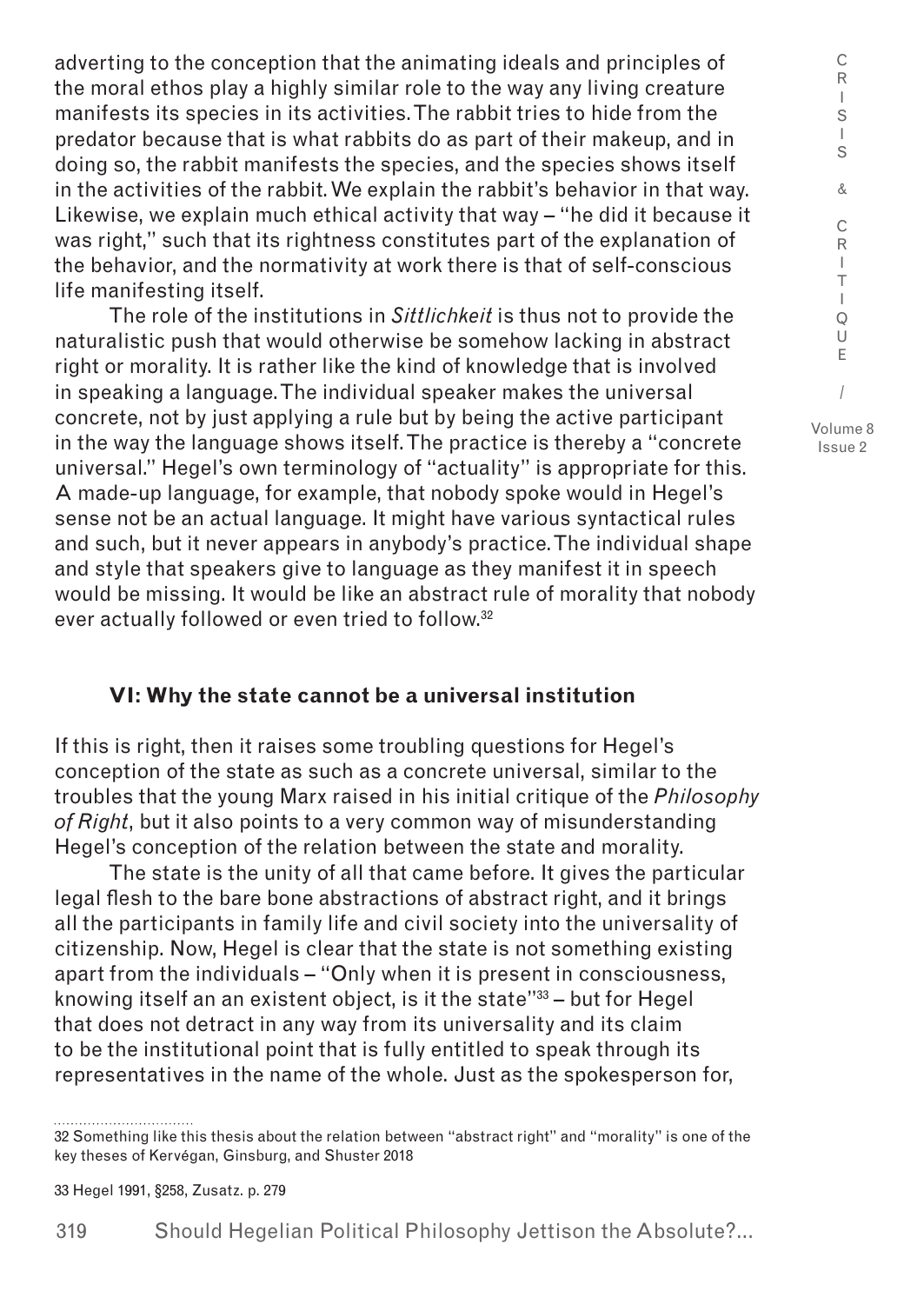say, a modern corporation can release a statement to the press that says that XYZ, inc. holds the following position on the matter at hand, etc., and even though not all employees or for that matter, even high level executives might agree with that, the spokesperson is still the voice of the whole, normative for the others even when they disagree. In like fashion, the state is the voice of the whole, period. Or at least it is supposed to be, not just in theory, but in actuality.

Neither morality nor abstract right require institutional specification like this since there is no one institution that as a concrete universal embodies either of those. Abstract right requires fleshing out since merely having a right, for example to property does not tell you what exactly you have to do to buy either an automobile or a house, and morality needs fleshing out in terms of shared practices since many moral duties (such as, but not exclusively, those involving wide obligations) do not on their face give sufficiently concrete guidance. Moreover, morality as purely universal – extending to all humanity and not just to one's own group while also making a claim on the inwardness of all individuals<sup>34</sup> – cuts across all the particular institutions. For there to be a universal claim on everyone that goes beyond the limited claims of family and clan and goes beyond the more general but still limited claims of civil society, Hegel seems to think, there must therefore be an institution that on its own manifests the togetherness of all the members of society in the way that makes the abstract moral claims real.

How then can the state as a particular institution (or Hegel, speaking for the state) claim such a universal status? He acknowledges that the state is indeed in each of its instances something singular, standing over and against individuals and groups.<sup>35</sup> But it also is supposed to be the universal binding voice that takes priority over other limited attempts to speak for the whole, and Hegel makes it clear that it can do this in actuality only when the individual agents self-consciously (although not necessarily completely reflectively) appropriate that universal voice into their own lives so that the interests of the state become their interests as self-conscious lives.<sup>36</sup> How can the state claim

C

<sup>34</sup> This is why Hegel calls Socrates the inventor and not the discoverer of morality: "It is then in Socrates that, at the beginning of the Peloponnesian War, the principle of inwardness, of the absolute independence of thought in itself, came to be freely expressed. He taught that man has to find and cognize in himself what is right and good, and that this right and good is universal by its nature. Socrates is famous as a moral teacher; but rather he is the *inventor* of morality. The Greeks had moral ethos (*Sittlichkeit*); but which moral virtues, duties, etc., there were, Socrates wished to instruct them," Hegel 1969g, v 12, pp. 328-329

<sup>35 &</sup>quot;In relation to the spheres of civil law [*Privatrecht*] and private welfare, the spheres of the family and civil society, the state is on the one hand an *external* necessity and the higher power to whose nature their laws and interests are subordinate and on which they depend," Hegel 1991, §260, p. 283.

<sup>36 &</sup>quot;But on the other hand, it is their immanent end, and its strength consists in the unity of its universal and ultimate end with the particular interest of individuals, in the fact that they have duties towards the state to the same extent as they also have rights," Hegel 1991, §260, p. 283.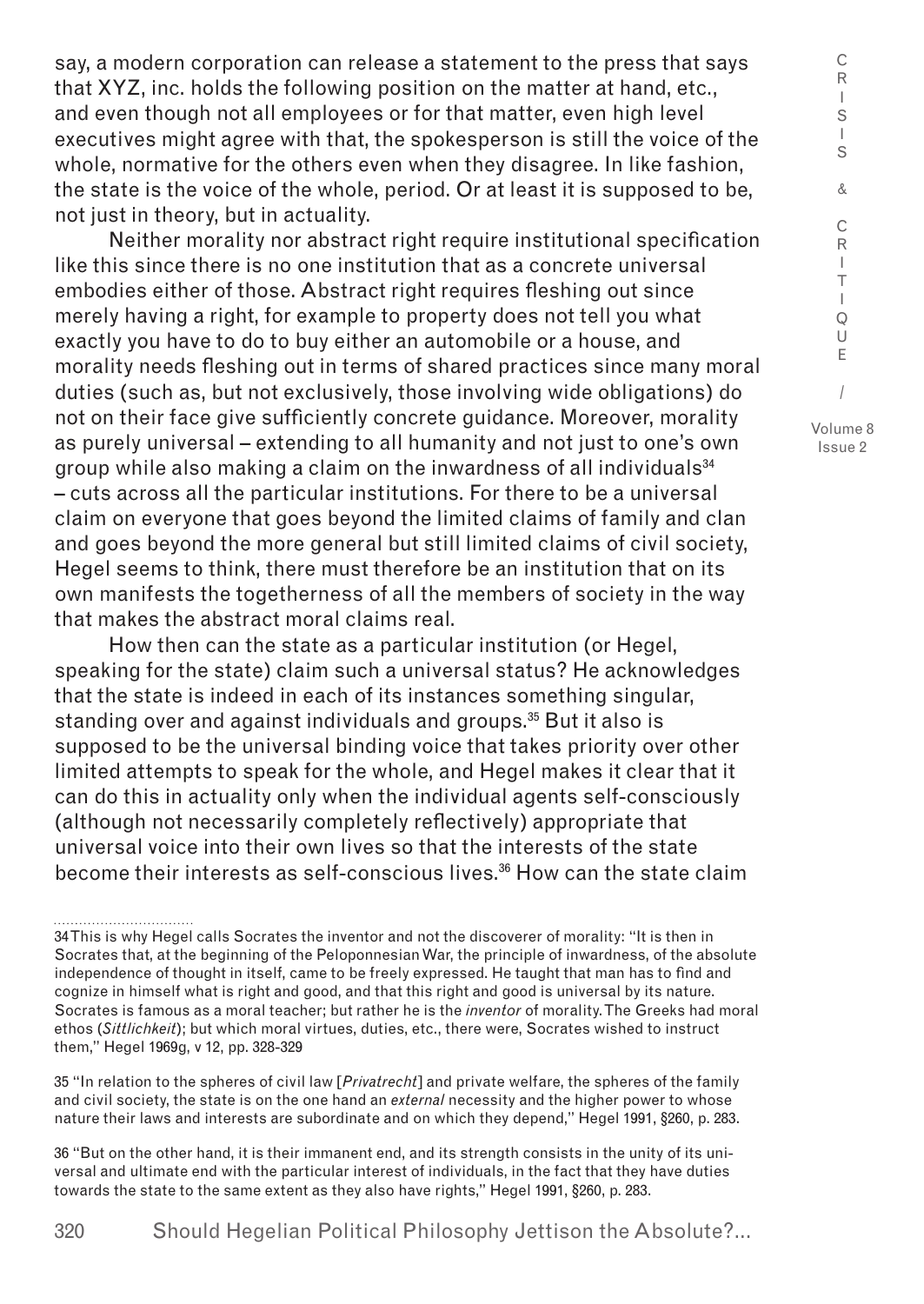that? Why is the state simply not another master in relation to which we are all its servants?

The state is sovereign over its own doings in an analogous way that animal life is sovereign over of its doings, at least in the sense that it is the animal as a whole that governs the organs, which in turn are each necessary to fulfill the functions they provide for maintaining the kind of organic unity that is the state.<sup>37</sup> On that view, each of the various areas of the state (legislative, executive, etc.) has to be the right kind of organ to do the job required of it. These various functions are, of course, staffed by individuals. These individuals are, so Hegel thinks, not to be taken in terms of their individual personalities but only in terms of their "universal and objective qualities" (as for example in their educational level and talents).38 Thus, in terms of Hegel's *Logic*, the individuals staffing these crucial state functions are not to be taken as *Einzelne* (singular individuals, as "who" they individually are) but as particulars (picked out by thing like definite descriptions, such as "the expert in tax law").<sup>39</sup> It is these particular qualities of individuals ("ability, skill, and character," to use Hegel's description) that make them embodiments of the universal (and which mean that although as *Einzelne*, they are irreducible and non-replaceable people, as *Besondere* – particular – they are replaceable by equally able, skilled, people of character). However, another condition is that they must be also be ethically minded. A hardnosed agent of the secret police with no scruples about torture may have the necessary prerequisites ("ability, skill, and character") to keep the institution of the secret police functioning smoothly, but there should be no such institution in the proper state.<sup>40</sup>The "ability, skill, character" of the universal estate is to be firmly looked to moral values as they have taken shape in the moral ethos of the relevant state.

Thus, the state will be able to speak with the voice of the whole because the people staffing the state will be trained and acculturated into speaking (as far as humanly possible) from the standpoint of the universal (the whole). Their education will be be technically empowering (they will be experts), and they themselves will also acquire the right cultural formation to make them suitable to exercising the proper judgment. To put

38 Thus Hegel says, "The particular functions and activities of the state belong to it as its own essential moments, and the individuals who perform and implement them are associated with them not by virtue of their immediate personalities, but only by virtue of their universal and objective qualities. Consequently, the link between these functions and particular personalities as such is external and contingent in character," Hegel 1991, §277, p. 314.

39 In the Zusatz to §277, Hegel says "Ability, skill, and character are particularities of an individual, who must be trained and educated (*gebildet*) for a particular occupation," Hegel 1991, p. 314.

40 See the nice discussion of functions and ethical norms in Neuhouser, "The Normativity of Forms of Life," in Allen, 2018 #4778, pp. 59-74.

C R I S I S & C R I T I Q U E / Volume 8 Issue 2

<sup>37</sup> See (Hegel 1991), §269, p. 278.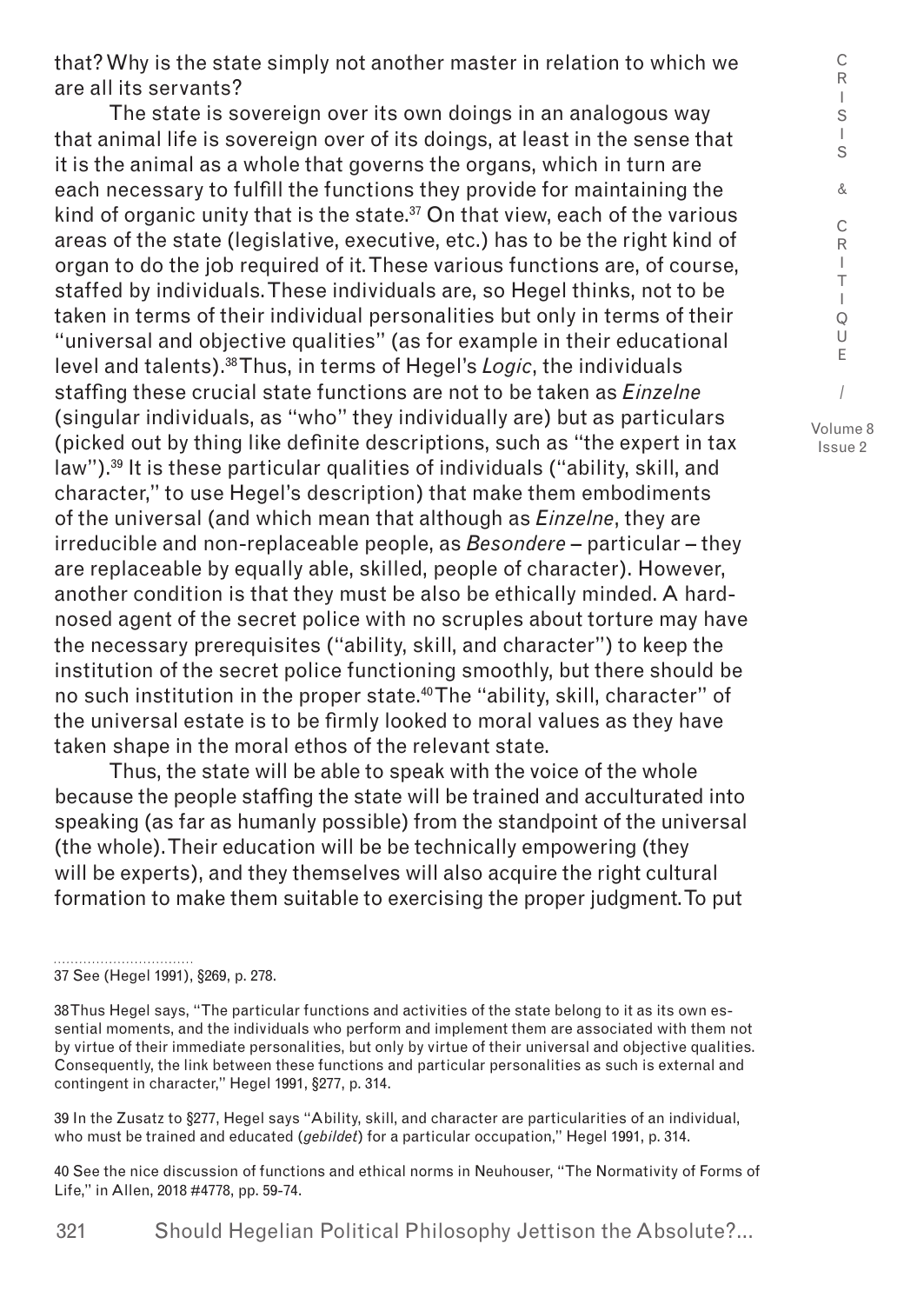Hegel's point completely anachronistically, they will be the people educated at the best universities serving as enlightened technocrats of sorts but still maintaining their subscriptions to the opera and symphony orchestra. Moreover, this will be a meritocracy which, because it will be drawn from the middle class, will be guided by the other right institutions, and, in Hegel's own terms, "the institutions which prevent this class from adopting the isolated position of an aristocracy and from using its education and skill as arbitrary means of domination are the sovereign, who acts upon it from above, and the rights of the corporations, which act upon it from below."41 It will thus be a well-meaning, efficient, meritocracy that will be generally incapable of doing things in a way that is self-serving to people like itself.

No such state exists or ever has existed. The rise of twenty-first century capitalist meritocracy throws even further doubt on Hegel's optimism about how such self-serving arrangements cannot happen. Now, in Hegel's defense, the true Hegelian might reply that to the extent that they do so, this only means that the existing states are not fully actual states, that is, they are defective versions of the state.<sup>42</sup> They would be defective in their being at odds with their concept (and Hegel even admits in one place that the very principle of the state is itself necessarily onesided and thus ultimately not completely satisfactory).<sup>43</sup> The state that in fact corresponds to its concept would be thus not existent but only aspirational. However, the idea that the state as Hegel proposes it is never actual but only aspirational would, on Hegel's own terms, be an odd conclusion for him to reach.

To think that a state run by those with the right "ability, skill, character" is universal in its nature is a misjudgment, but not simply an empirical miscalculation on Hegel's part no just just an overestimation of anything like the existing culture. After all, the moral ethos, *Sittlichkeit*, of which he

41 Hegel, 1991 #735. §277, p. 335.

42 "If this unity is not present, nothing can be actual, even if it may be assumed to have existence [*Existenz*]. A bad state is one which merely exists; a sick body also exists, but it has no true reality. A hand which has been cut off still looks like a hand and exists, but it has no actuality." Hegel 1991, §270, p. 302, Zusatz. Hegel might also say that the pernicious form of capitalist meritocracy in present circumstances has to do with the abolition of the corporations, which in his mind were necessary to provide a brake on such meritocratic tendencies (as a kind of "I told you so").

43 In the lectures on the philosophy of art, Hegel states: "Now, at a higher level, the life of the state, as a whole, does form a perfect totality in itself: monarch, government, law-courts, the military, organization of civil society, and associations, etc., rights and duties, aims and their satisfaction, the prescribed modes of action, duty-performance, whereby this political whole brings about and retains its stable reality—this entire organism is rounded off and completely perfected in a genuine state. But the principle itself, the actualization of which is the life of the state and wherein man seeks his satisfaction, is still once again one-sided and inherently abstract, no matter in how many ways it may be articulated without and within. It is only the rational freedom of the will which is explicit here; it is only in the state—and once again only this individual state—and therefore again in a particular sphere of existence and the isolated reality of this sphere, that freedom is actual. Thus man feels too that the rights and obligations in these regions and their mundane and, once more, finite mode of existence are insufficient; he feels that both in their objective character, and also in their relation to the subject, they need a still higher confirmation and sanction," Hegel 1988, p. 99

C R I T I Q U E / Volume 8

C R I S I S &

Issue 2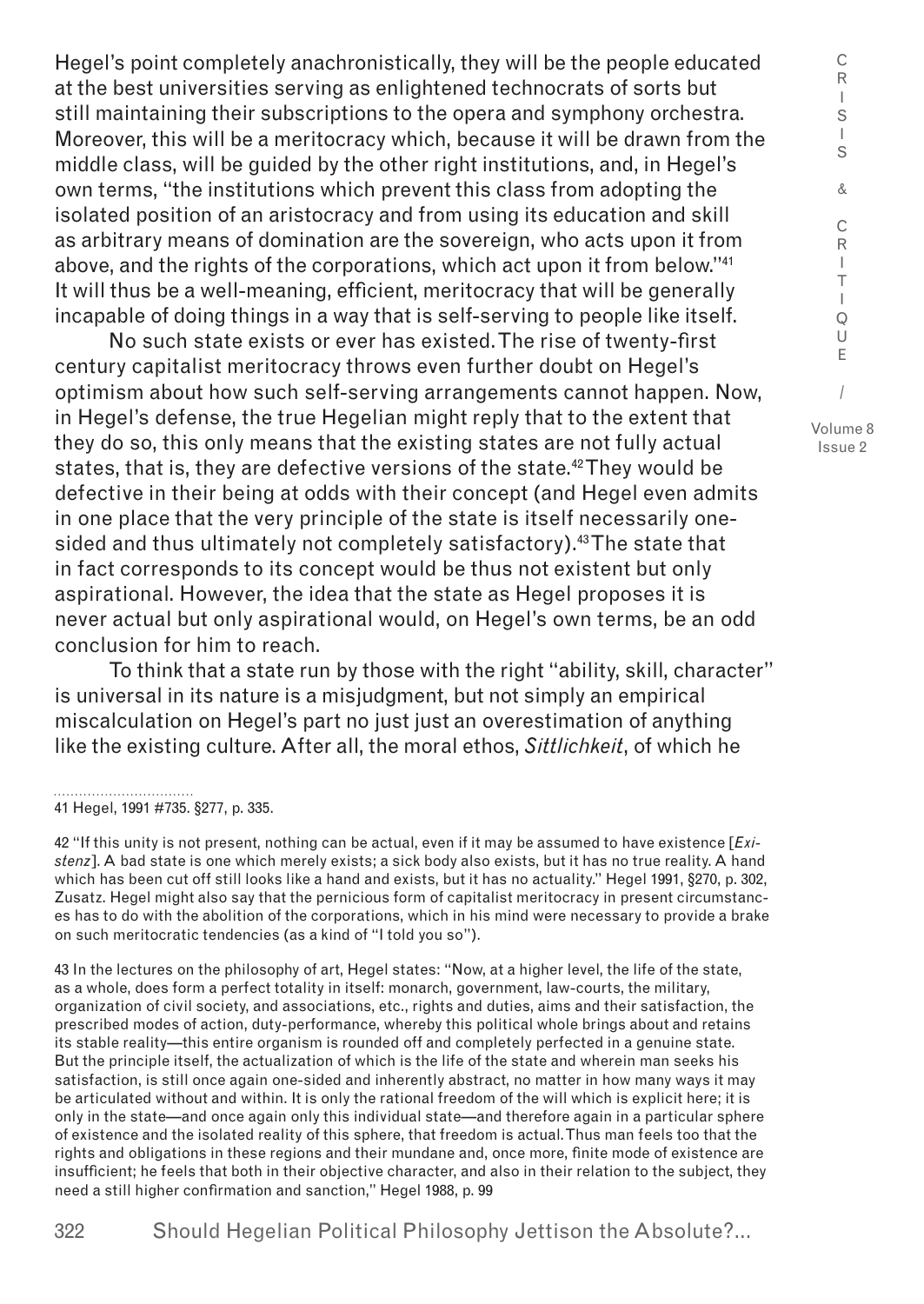speaks is not the lifeworld nor is it just culture. The idea of a "lifeworld" is that of an independent standard of evaluation that has to do with the way an organism is naturally fitted to certain kinds of values and activities. As such, it is said to be able to become alienated, distorted, or even "colonized" by non-lifeworld demands and values, but against which it is supposed to function as the standard by which, for example, distortions are said to be distortions.<sup>44</sup> "Lifeworld," like "culture," used in this way is primarily a descriptive-evaluative term put to use as a version of the idea that some evaluations of life forms involve statements of fact about them (as about how some plants need such and such nutrients to flourish or why humans need some virtue like courage to flourish). Hegel's own concern is not with that kind of lifeworld but with the logic to be found in a form of life (or "shape" of life). This logic *shows* itself in matters like culture or the existent lifeworld, but it is not the same as those conceptions. *Sittlichkeit* as moral ethos is not just culture, since a culture can be, on Hegel's terms, at odds with morality, and the lifeworld of a person in a culture where just about everything has been fully marketized will involve attitudes and aspects of culture that may run deep but also be logically at odds with themselves. The colonized capitalist lifeworld just would be the lifeworld of a fully marketized culture, where most of the colonials, as it were, have fully internalized their own colonization. The Hegelian question for that would be whether there is something about that social and political world that is itself self-undermining on its terms, something beyond that lifeworld that leads the members to posit alternative futures for themselves and not something in contradiction to some externally fixed element of human needs or human nature.

There is thus good reason to think that the ethical function of the state – providing an institutional actualization of a properly universal point of view – is not provided by the institution of the state itself but may in fact require something more like a democratic moral ethos – including the institution of the state but alongside other practices such as a Habermasian free-flowing communication, a more class oriented political understanding, a way of reorienting political power, all of which would be followed by a complete redrawing of the baselines of family and civil society, and so on. It would not even be the nation-state that Hegel ended up sketching out and which he clearly seemed to think was the best end-point of modern ethical and political development, but instead a bounded political arrangement that used the universal principles of morality in guiding its own more bounded decisions. At that point, the state would look more like the institution that is required to make the final call

C R I S I

<sup>44</sup> Juliet Floyd characterizes the lifeworld as "is an actual, embedded, meaningful environment for a living being (a human or other kind of animal). It forms a kind of subject matter, an unfolding field of meaning that may be directly illuminated and described." She contrasts this with Wittgenstein's conception of a form of life (*Lebensform*) in ways that harmonize with Hegel's own conception of a "form" or "shape" of life (*Gestalt des Lebens*), although that comparison is not part of her argument. See Floyd 2021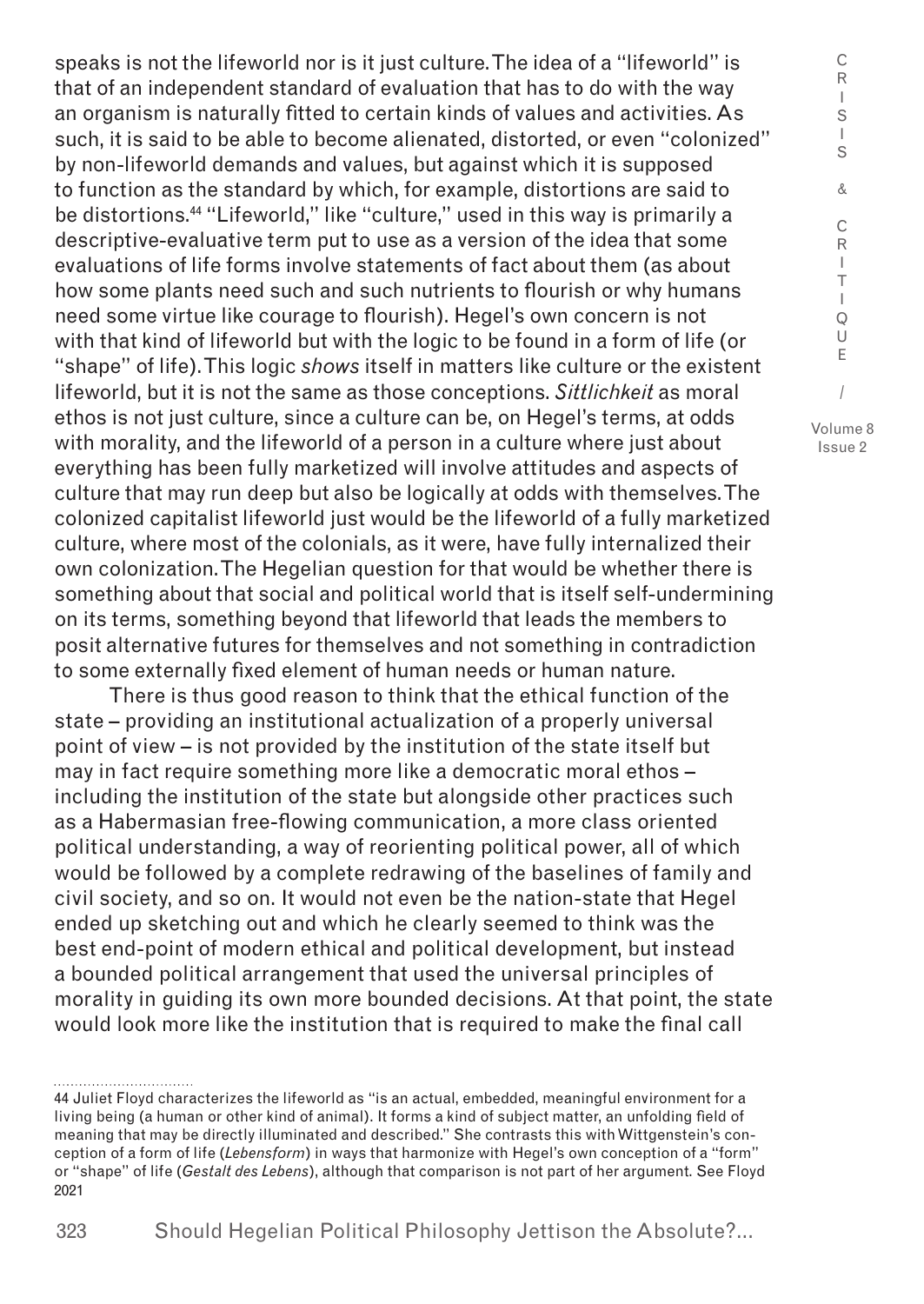on policies when finite reasoning (the province of what Hegel calls "the understanding") runs out and some policy must be made and enforced. In those conditions, there may even be good reasons for sidelining the absolute as a "comprehensive" concept in daily politics but not in political philosophy. Providing that would take us far beyond Hegel's *Philosophy of Right* while still remaining very generally within the trajectory it marks out.

#### **VII: decapitated Hegel?**

There is another aspect about Hegel's own conception of agency in play here. Hegel had a confidence that one side as the monarch on one side and the other side as the estates together with the corporations would keep the "universal class" of state bureaucrats from styling themselves as a new aristocracy or the state into becoming the champion of the ruling class. That confidence had to do with two of Hegel's basic ideas: First, we cannot think that the world is one in which it is impossible for people to be ethical (what he conceived as reason in history); and, second, that agency is not, as Hume and his descendants think, an additive mixture of inert reason and driving passion. While it is true that desire and passion are required for action to occur, it is not true, as we earlier noted, that reason is inert in this matter. The key category is that of self-conscious life (that is, *Geist*) which is driven by that life's needs. "Norms" are as much part of self-conscious life as are the passions. The idea that norms have no place in the natural world and must be therefore made actual only by being transferred into dispositions and attitudes is not the Hegelian view.

The second point has to do with the complicated historical story Hegel had to tell about the passions and their connection with reason. He spoke of "the common ground, the underlying substance, the system of right. And the same applies to the world order in general; its ingredients are the passions on the one hand and reason on the other,"45 and in that view, he had a rather contentious story to tell about the development of self-conscious life as thinking of itself as so embedded in the natural world such that the most basic desires for independence, status and the like were taken to be unmovable norms and of how the development of selfconscious life was to move away from that to a view of an interconnection among people that was more rational. Slavery, so he thought, appeared at a certain point in human history when we had not yet reshaped our emotional lives, so it had its place in a world where wrong was right, *Unrecht Recht*. 46 The world that made slavery "right and legal" was such that the desire to dominate others was given full license to play itself

45 Hegel 1975, p. 72.

46 Hegel 1991, §57, p. 126.

324 Should Hegelian Political Philosophy Jettison the Absolute?... Issue 2

C R  $\mathbf{I}$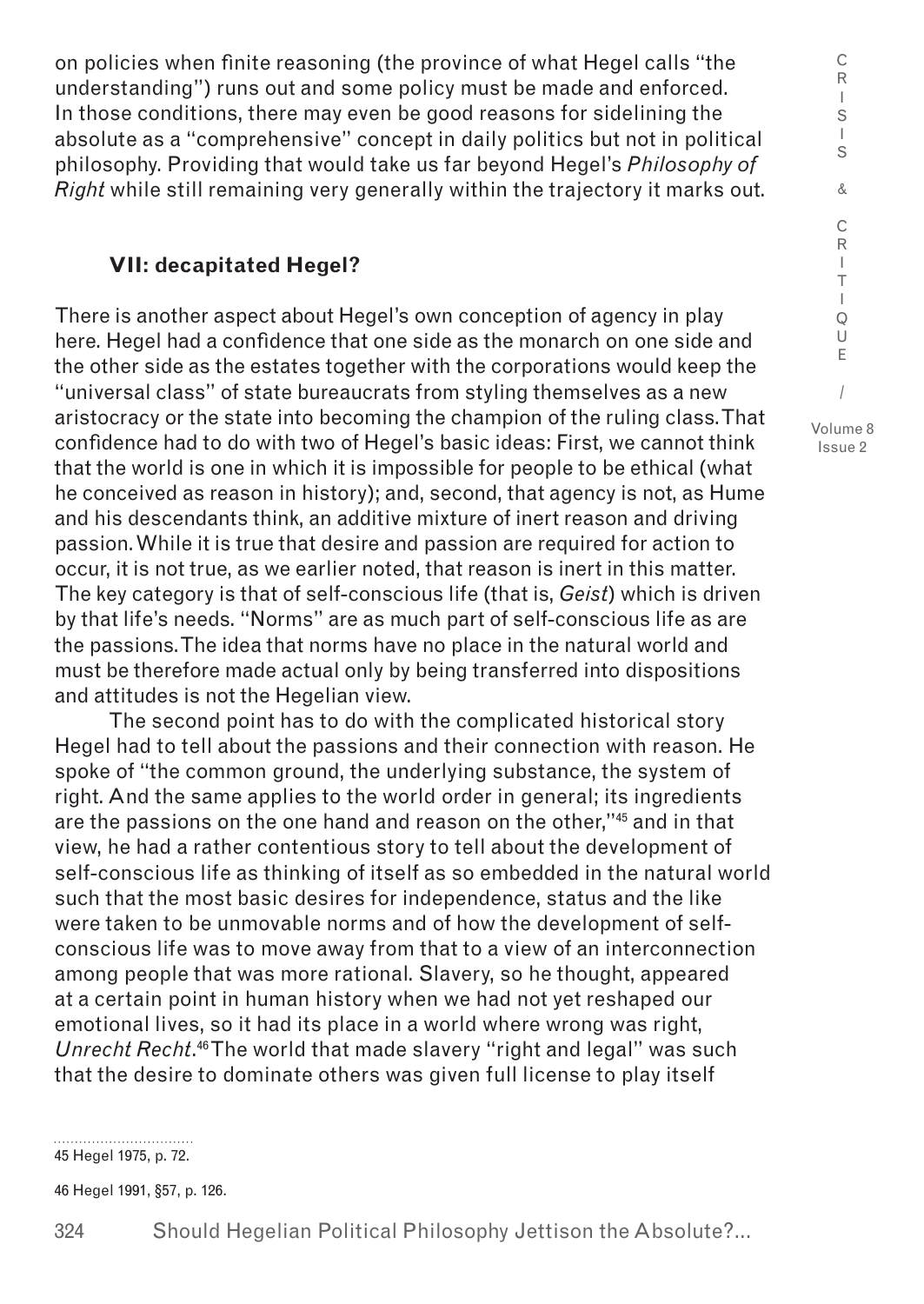out. Slavery now is unacceptable because the world itself could not prevent self-conscious life from altering its own economies of desire and evaluation. That much counts as progress.

What was driving that development, he says at different places was the Idea, the comprehensive conception of the world and our place in it and the way that comprehensive conception developed itself and changed in its content. That a radical political equality consistent with a maximal system of legally and culturally shaped freedom is indeed possible in the natural world would have to be the result, not the starting point nor the transcendental condition of such development. The ability to imagine that in concrete terms is a function of the Idea, of what kind of conception of the absolute is itself comprehensible to us and how that Idea of the unity of subjectivity and developed. Doing without the absolute would mean ceasing to think of progressing at all, and without it, we would have no reason therefore to think that the world itself permits the achievement of reasonable ends. That Hegel's supposition about how the so-called "universal class" would be prevented from developing into a new form of aristocracy has been proven wrong in the rise of the new capitalist meritocracies and the continued oppression of working people as its result. The institutions in which Hegel put his trust to keep the moral ethos in place were not the right ones, and they did not as a matter of logic (his or anyone else's) follow from the Idea of the moral ethos.

Is this a "decapitated" version of Hegel, as Habermas claims?47 I do not think so, although it is certainly a slimmed down version, having set itself on a more analytical and existential diet as of late, and having shed its bulk of nineteenth century overgrowth along the way. The baselines tell us about how "our time grasped in thought" understands itself not only as grasping where one is but also as laying out the options for future settlements about the tensions of one's own day. The scaffolding he erects does not hold the structure up but is there for already socialized, finite agents to move about, reconstruct and build new things upon the old structure or, if need be, to assist in a fully renovative reconstruction that leaves the old structure almost unrecognizable. Although reason works its way in history, it does so, as Hegel says, as the mole working silently underground, moving zigzag on its path, in the dark with the absolute throwing some light along the way as much as it can. $48$ 

47 Habermas 2019, p. 509.

48 Against Hegel in this regard, Habermas says: "Practical reason does not go to court in the tumult of historical contingency in the sovereign manner of a dialectically far reaching absolute spirit, but, as Marx says, as a mole – namely in the mode of the fallibly cognitive, socially cognitive and political-moral learning processes of the socialized subjects themselves," Habermas 2019, p. 555. However, Marx almost certainly got the image of the mole silently working underground from Hegel himself, as Habermas himself would know, as when Hegel says: "We have to listen to spirit's urging – when the mole burrows on within – and to give it actuality; its urgings are an absolutely necessary progress, which expresses nothing but the nature of the spirit itself and lives in all of us," Hegel 1969f, p. 462, vol. 20. In that regard, the "absolute" works in favor of Habermas' own idea of fallible subjects working out their destiny.

R I S I S & C R I T  $\mathbf{I}$ Q U E / Volume 8 Issue 2

C

Should Hegelian Political Philosophy Jettison the Absolute?...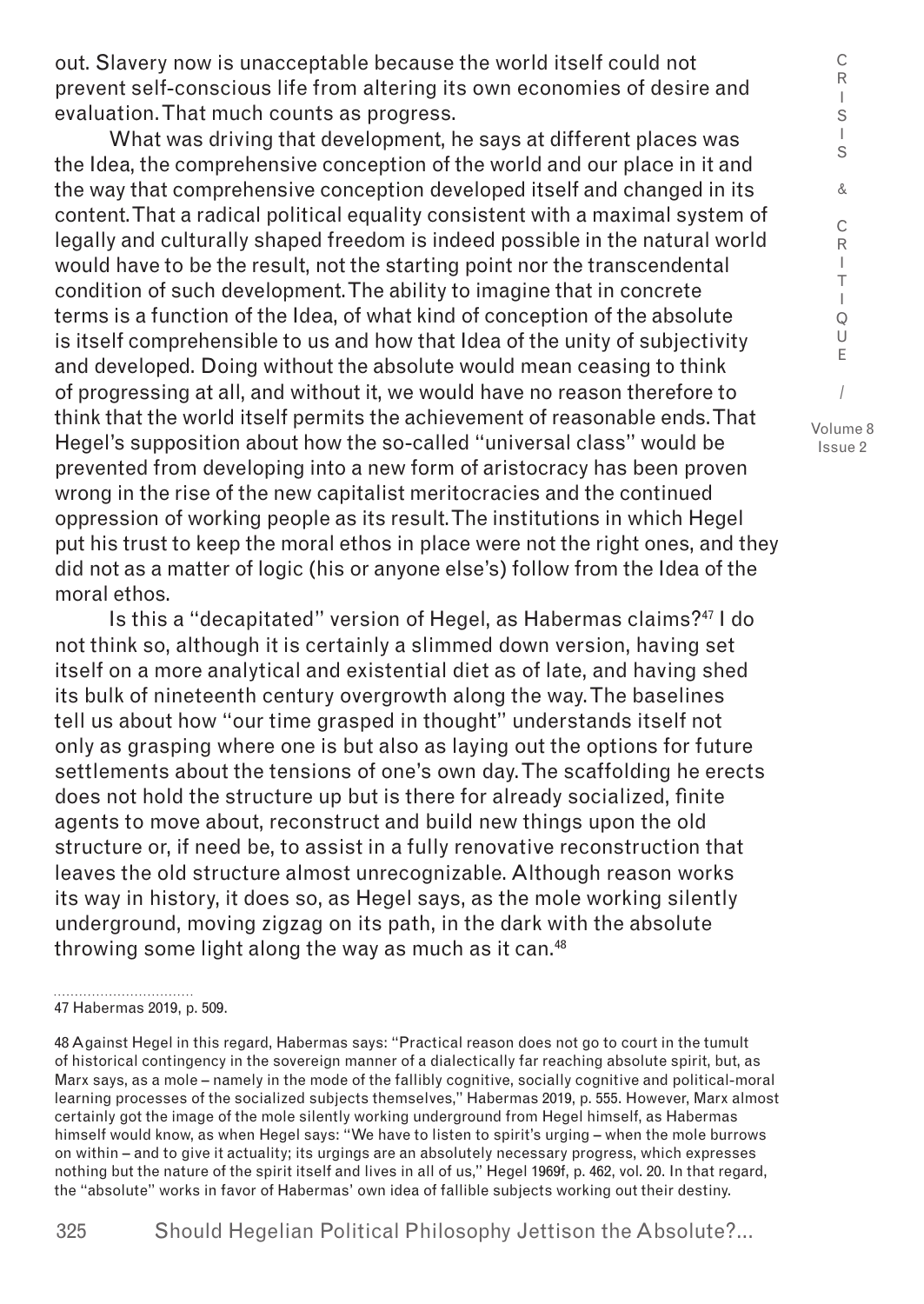| <b>BIBLIOGRAPHY</b>                                                                                                                                                                                | С<br>$\mathsf R$  |
|----------------------------------------------------------------------------------------------------------------------------------------------------------------------------------------------------|-------------------|
| Alznauer, Mark. 2016. "Rival Versions of Objective Spirit." Hegel Bulletin of the Hegel Society                                                                                                    | $\mathbf{I}$      |
| of Great Britain 37 (2):209-231.                                                                                                                                                                   | $\mathbb S$       |
| Aristotle. 1941. "Rhetoric." In The basic works of Aristotle, edited by Richard McKeon, 1317-<br>1451. New York,: Random House.                                                                    | $\mathbf{I}$<br>S |
| Brandom, Robert. 2019. A spirit of trust: a reading of Hegel's Phenomenology. Cambridge,                                                                                                           |                   |
| Massachusetts: The Belknap Press of Harvard University Press.                                                                                                                                      | &                 |
| Floyd, Juliet. 2021. "Lebensformen: Living Logic." In Language, Form(s) of Life and Logic:                                                                                                         |                   |
| Invesgitations after Wittgenstein, edited by Christian Martn. Berlin: de Gruyter.                                                                                                                  | $\mathsf C$       |
| Habermas, Jürgen. 2019. Auch eine Geschichte der Philosophie. Erste Auflage. ed. Berlin:<br>Suhrkamp.                                                                                              | R<br>$\mathbf{L}$ |
| Hegel, Georg Wilhelm Friedrich. 1969a. Enzyklopädie der philosophischen Wissenschaften I.                                                                                                          | $\top$            |
| Edited by Eva Moldenhauer and Karl Markus Michel. 20 vols. Vol. 8, Theorie-Werkausgabe. Frankfurt a.                                                                                               | $\mathbf{I}$      |
| M.: Suhrkamp.                                                                                                                                                                                      | Q                 |
| Hegel, Georg Wilhelm Friedrich. 1969b. Enzyklopädie der philosophischen Wissenschaften II.                                                                                                         | U                 |
| Edited by Eva; Michel Moldenhauer, Karl Markus. 20 vols. Vol. 9, Theorie-Werkausgabe. Frankfurt a. M.:                                                                                             | Ε                 |
| Suhrkamp.<br>Hegel, Georg Wilhelm Friedrich. 1969c. Enzyklopädie der philosophischen Wissenschaften III.                                                                                           |                   |
| Edited by Eva Moldenhauer and Karl Markus Michel. 20 vols. Vol. 10, Theorie-Werkausgabe. Frankfurt a.                                                                                              |                   |
| M.: Suhrkamp.                                                                                                                                                                                      | Volume 8          |
| Hegel, Georg Wilhelm Friedrich. 1969d. Frühe Schriften. Edited by Eva Moldenhauer and Karl                                                                                                         | Issue 2           |
| Markus Michel. 20 vols. Vol. 1, Theorie-Werkausgabe. Frankfurt a. M.: Suhrkamp.                                                                                                                    |                   |
| Hegel, Georg Wilhelm Friedrich. 1969e. Vorlesungen über die Geschichte der Philosophie I.<br>Edited by Eva Moldenhauer and Karl Markus Michel. 20 vols. Vol. 18, Theorie-Werkausgabe. Frankfurt a. |                   |
| M.: Suhrkamp.                                                                                                                                                                                      |                   |
| Hegel, Georg Wilhelm Friedrich. 1969f. Vorlesungen über die Geschichte der Philosophie III.                                                                                                        |                   |
| Edited by Eva Moldenhauer and Karl Markus Michel. 20 vols. Vol. 20, Theorie-Werkausgabe. Frankfurt a.                                                                                              |                   |
| M.: Suhrkamp.                                                                                                                                                                                      |                   |
| Hegel, Georg Wilhelm Friedrich. 1969g. Vorlesungen über die Philosophie der Geschichte.<br>Edited by Eva Moldenhauer and Karl Markus Michel. 20 vols. Vol. 12, Theorie-Werkausgabe. Frankfurt a.   |                   |
| M.: Suhrkamp.                                                                                                                                                                                      |                   |
| Hegel, Georg Wilhelm Friedrich. 1975. Lectures on the Philosophy of World History:                                                                                                                 |                   |
| Introduction, Reason in History. Translated by H. B. Nisbet. Edited by Johannes Hoffmeister,                                                                                                       |                   |
| Cambridge studies in the history and theory of politics. Cambridge Eng.; New York: Cambridge                                                                                                       |                   |
| University Press.                                                                                                                                                                                  |                   |
| Hegel, Georg Wilhelm Friedrich. 1988. Aesthetics : lectures on fine art. Translated by T. M.<br>Knox. 2 vols. Oxford: Clarendon Press.                                                             |                   |
| Hegel, Georg Wilhelm Friedrich. 1991. Elements of the philosophy of right. Translated by Hugh                                                                                                      |                   |
| Barr Nisbet. Edited by Allen W. Wood, Cambridge texts in the history of political thought. Cambridge                                                                                               |                   |
| [England]; New York: Cambridge University Press.                                                                                                                                                   |                   |
| Hegel, Georg Wilhelm Friedrich, and Johannes Hoffmeister. 1961. Briefe von und an Hegel. [2.                                                                                                       |                   |
| unveränderte Aufl.] ed. 4 vols. Hamburg,: Felix Meiner.<br>Hegel, Georg Wilhelm Friedrich, and Arnold V. Miller. 2004. Hegel's philosophy of nature : being                                        |                   |
| part two of the Encyclopedia of the philosophical sciences (1830), translated from Nicolin and Pöggeler's                                                                                          |                   |
| edition (1959), and from the Zusätze in Michelet's text (1847). Oxford/ New York: Clarendon Press;                                                                                                 |                   |
| <b>Oxford University Press.</b>                                                                                                                                                                    |                   |
| Hegel, Georg Wilhelm Friedrich, and Terry P. Pinkard. 2018. Georg Wilhelm Friedrich Hegel : The                                                                                                    |                   |
| phenomenology of spirit. New York: Cambridge University Press.<br>Honneth, Axel. 2013. Freedom's right : the social foundations of democratic life, New directions                                 |                   |
| in critical theory. New York: Columbia University Press.                                                                                                                                           |                   |
| Kant, Immanuel. 1929. Immanuel Kant's Critique of pure reason. Translated by Norman Kemp                                                                                                           |                   |
| Smith. London: Macmillan.                                                                                                                                                                          |                   |
| Kern, Andrea. 2019. "Life and Mind: Varieties of Neo-Aristotelianism: Naive, Sophisticated,                                                                                                        |                   |
| Hegelian." Hegel Bulletin of the Hegel Society of Great Britain 41 (1):40-60.                                                                                                                      |                   |
| Kern, Andrea. 2020. "Human Life, Rationality and Education." Journal of Philosophy of<br>Education 54 (2):268-289.                                                                                 |                   |
| Kervégan, Jean-François, Daniela Ginsburg, and Martin Shuster. 2018. The actual and the                                                                                                            |                   |
| rational : Hegel and objective spirit. Chicago ; London: The University of Chicago Press.                                                                                                          |                   |

Riedel, Manfred. 1975. *Materialien zu Hegels Rechtsphilosophie*. 1. Aufl. ed. 2 vols, *Suhrkamp Taschenbuch Wissenschaft 88-89*. Frankfurt am Main: Suhrkamp.